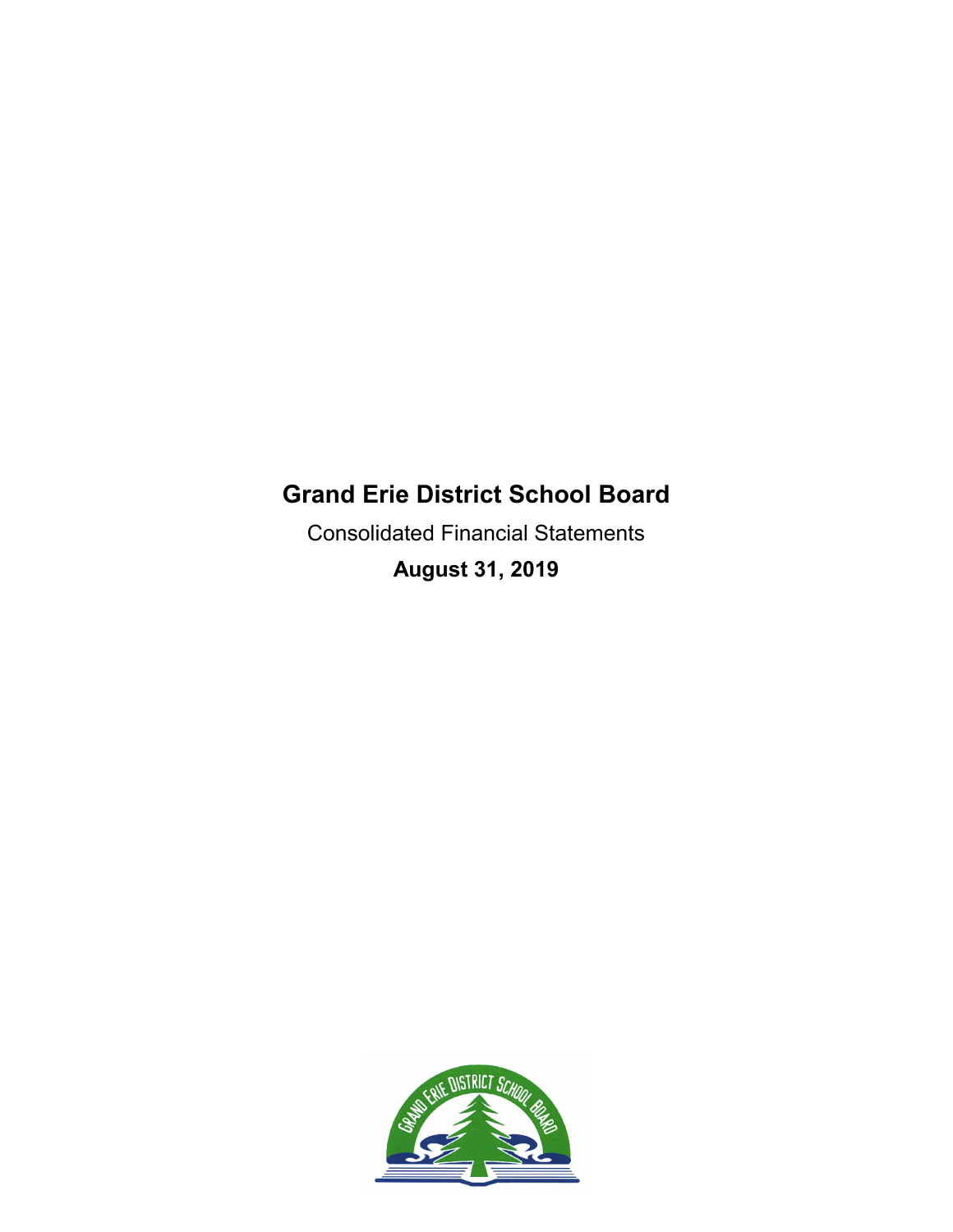### **Grand Erie District School Board Index to Consolidated Financial Statements August 31, 2019**

|                                                     | Page     |
|-----------------------------------------------------|----------|
| MANAGEMENT'S RESPONSIBILITY FOR FINANCIAL REPORTING | 2        |
| <b>INDEPENDENT AUDITOR'S REPORT</b>                 | $3 - 4$  |
| CONSOLIDATED FINANCIAL STATEMENTS                   |          |
| <b>Consolidated Statement of Financial Position</b> | 5        |
| <b>Consolidated Statement of Operations</b>         | 6        |
| <b>Consolidated Statement of Cash Flow</b>          | 7        |
| Consolidated Statement of Change in Net Debt        | 8        |
| Notes to Consolidated Financial Statements          | $9 - 25$ |

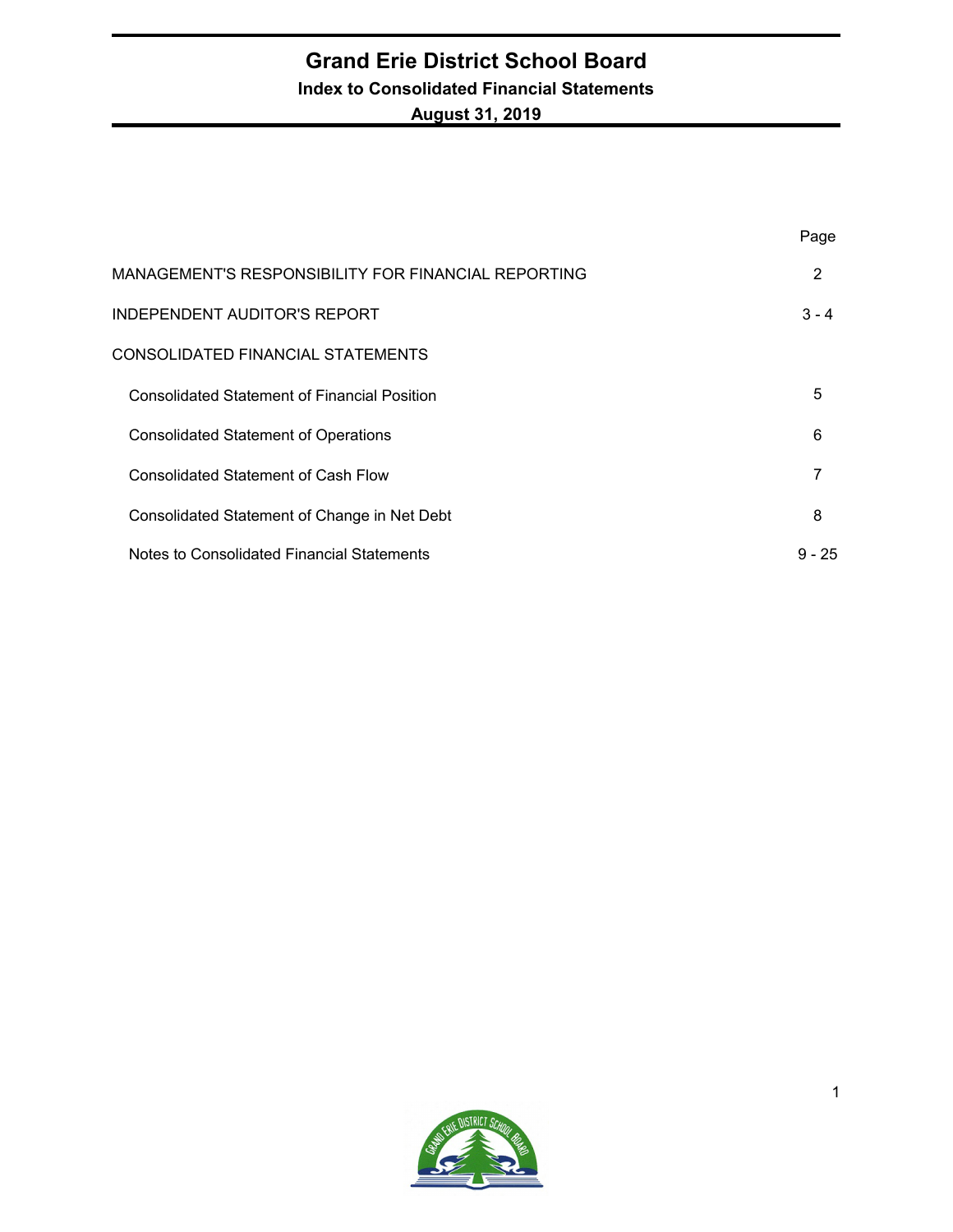### **MANAGEMENT'S RESPONSIBILITY FOR FINANCIAL REPORTING**

The accompanying consolidated financial statements for the Grand Erie District School Board (the Board) are the responsibility of the Board's management and have been prepared in accordance with the Financial Administration Act, supplemented by Ontario Ministry of Education memorandum 2004:B2 and Ontario Regulation 395/11 of the Financial Administration Act as described in Note 1 to the consolidated financial statements, except for the qualified opinion regarding the completeness of revenue with respect to the school fundraising activities.

The preparation of consolidated financial statements necessarily involves the use of estimates based on management's judgment, particularly when transactions affecting the current accounting period cannot be finalized with certainty until future periods.

Board management maintains a system of internal controls designed to provide reasonable assurance that assets are safeguarded, transactions are properly authorized and recorded in compliance with legislative and regulatory requirements and Board policies and reliable financial information is available on a timely basis for preparation of the consolidated financial statements. These systems are monitored and evaluated by management.

The Audit Committee of the Board meets with the external auditors to review the consolidated financial statements and discuss any significant financial reporting or internal control matters prior to the Board's approval of the consolidated financial statements.

The consolidated financial statements have been audited by Millard, Rouse and Rosebrugh LLP, independent external auditors appointed by the Board. The accompanying Independent Auditors' Report outlines their responsibilities, the scope of their examination and their opinion on the Board's consolidated financial statements.

Brenda Blancher, Director of Education **Rafal Wyszynski, Superintendent of** Rafal Wyszynski, Superintendent of

Business & Treasurer

Brantford, Ontario November 12, 2019

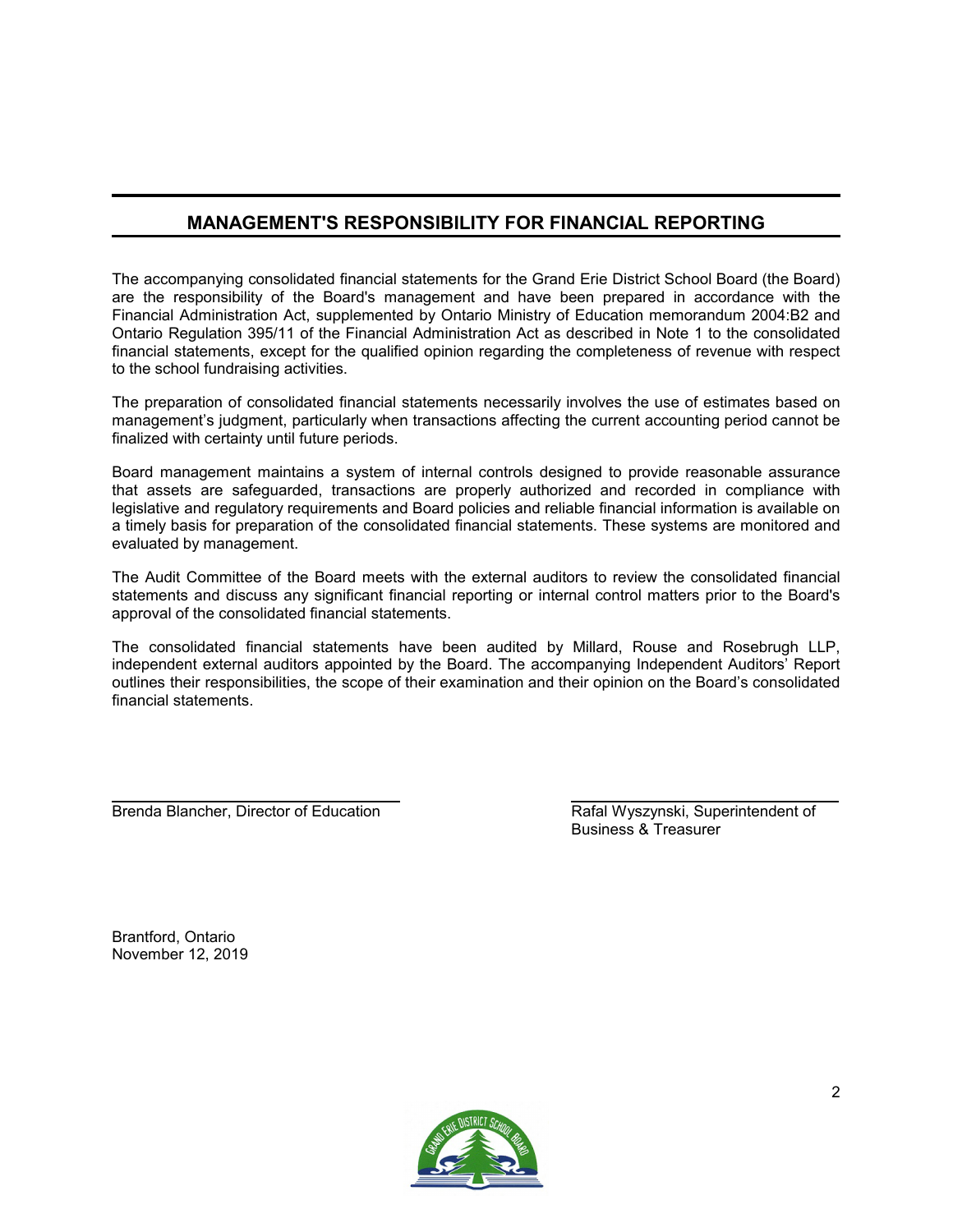### **INDEPENDENT AUDITOR'S REPORT**

To the Board of Trustees of Grand Erie District School Board

#### *Qualified Opinion*

We have audited the consolidated financial statements of Grand Erie District School Board (the Board), which comprise the consolidated statement of financial position as at August 31, 2019, and the consolidated statements of operations, changes in net debt and cash flow for the year then ended, and notes to the consolidated financial statements, including a summary of significant accounting policies.

In our opinion, except for the possible effects of the matter described in the *Basis for Qualified Opinion* section of our report, the accompanying consolidated financial statements present fairly, in all material respects, the financial position of the Board as at August 31, 2019, and the results of its operations and its cash flow for the year then ended, in accordance with the basis of accounting described in Note 1 to the consolidated financial statements.

#### *Basis for Qualified Opinion*

In common with many school boards, individual schools derive revenue from fundraising activities the completeness of which is not susceptible to satisfactory audit verification. Accordingly, verification of these revenues was limited to the amounts recorded in the records of the Board. Therefore, we were not able to determine whether any adjustments might be necessary to school fundraising revenue, annual surplus, and cash flows from operations for the year ended August 31, 2019, financial assets and accumulated surplus as at August 31, 2019. Our audit opinion on the consolidated financial statements for the year ended August 31, 2018, was modified accordingly because of the possible effects of this limitation of scope.

We conducted our audit in accordance with Canadian generally accepted auditing standards. Our responsibilities under those standards are further described in the *Auditor's Responsibilities for the Audit of the Consolidated Financial Statements* section of our report. We are independent of the Board in accordance with the ethical requirements that are relevant to our audit of the consolidated financial statements in Canada, and we have fulfilled our other ethical responsibilities in accordance with those requirements. We believe that the audit evidence we have obtained is sufficient and appropriate to provide a basis for our qualified audit opinion.

#### *Emphasis of Matter*

Without modifying our opinion, we draw attention to Note 1 to the consolidated financial statements, which describes the basis of accounting used in the preparation of these consolidated financial statements and the significant differences between such basis of accounting and Canadian Public Sector Accounting Standards.

#### *Responsibilities of Management and Those Charged with Governance for the Consolidated Financial Statements*

Management is responsible for the preparation and fair presentation of the consolidated financial statements in accordance with the basis of accounting described in Note 1 to the consolidated financial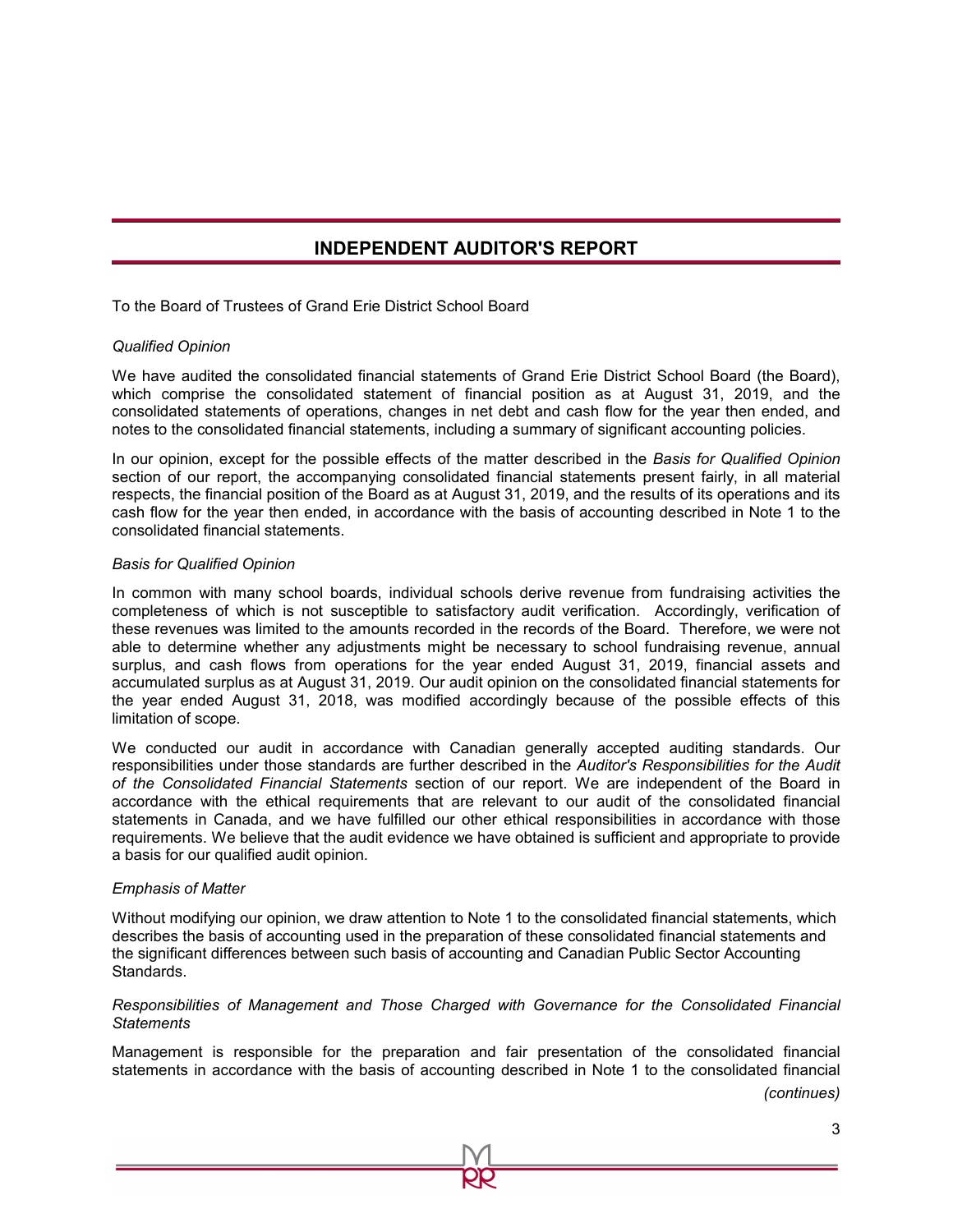Independent Auditor's Report to the Board of Trustees of Grand Erie District School Board *(continued)*

statements, and for such internal control as management determines is necessary to enable the preparation of consolidated financial statements that are free from material misstatement, whether due to fraud or error.

In preparing the consolidated financial statements, management is responsible for assessing the Board's ability to continue as a going concern, disclosing, as applicable, matters relating to going concern and using the going concern basis of accounting unless management either intends to liquidate the Board or to cease operations, or has no realistic alternative but to do so.

Those charged with governance are responsible for overseeing the Board's financial reporting process.

#### *Auditor's Responsibilities for the Audit of the Consolidated Financial Statements*

Our objectives are to obtain reasonable assurance about whether the consolidated financial statements as a whole are free from material misstatement, whether due to fraud or error, and to issue an auditor's report that includes our opinion. Reasonable assurance is a high level of assurance, but is not a guarantee that an audit conducted in accordance with Canadian generally accepted auditing standards will always detect a material misstatement when it exists. Misstatements can arise from fraud or error and are considered material if, individually or in the aggregate, they could reasonably be expected to influence the economic decisions of users taken on the basis of these consolidated financial statements. As part of an audit, in accordance with Canadian generally accepted auditing standards, we exercise professional judgment and maintain professional skepticism throughout the audit. We also:

- Identify and assess the risks of material misstatement of the consolidated financial statements, whether due to fraud or error, design and perform audit procedures responsive to those risks, and obtain audit evidence that is sufficient and appropriate to provide a basis for our opinion. The risk of not detecting a material misstatement resulting from fraud is higher than for one resulting from error, as fraud may involve collusion, forgery, intentional omissions, misrepresentations, or the override of internal control.
- Obtain an understanding of internal control relevant to the audit in order to design audit procedures that are appropriate in the circumstances, but not for the purpose of expressing an opinion on the effectiveness of the Board's internal control.
- Evaluate the appropriateness of accounting policies used and the reasonableness of accounting estimates and related disclosures made by management.
- Conclude on the appropriateness of management's use of the going concern basis of accounting and, based on the audit evidence obtained, whether a material uncertainty exists related to events or conditions that may cast significant doubt on the Board's ability to continue as a going concern. If we conclude that a material uncertainty exists, we are required to draw attention in our auditor's report to the related disclosures in the consolidated financial statements or, if such disclosures are inadequate, to modify our opinion. Our conclusions are based on the audit evidence obtained up to the date of our auditor's report. However, future events or conditions may cause the Board to cease to continue as a going concern.
- Evaluate the overall presentation, structure and content of the consolidated financial statements, including the disclosures, and whether the consolidated financial statements represent the underlying transactions and events in a manner that achieves fair presentation.

We communicate with those charged with governance regarding, among other matters, the planned scope and timing of the audit and significant audit findings, including any significant deficiencies in internal control that we identify during our audit.

Millard, Rouse + Rosebrugh LLP

November 12, 2019 Chartered Professional Accountants Simcoe, Ontario Licensed Public Accountants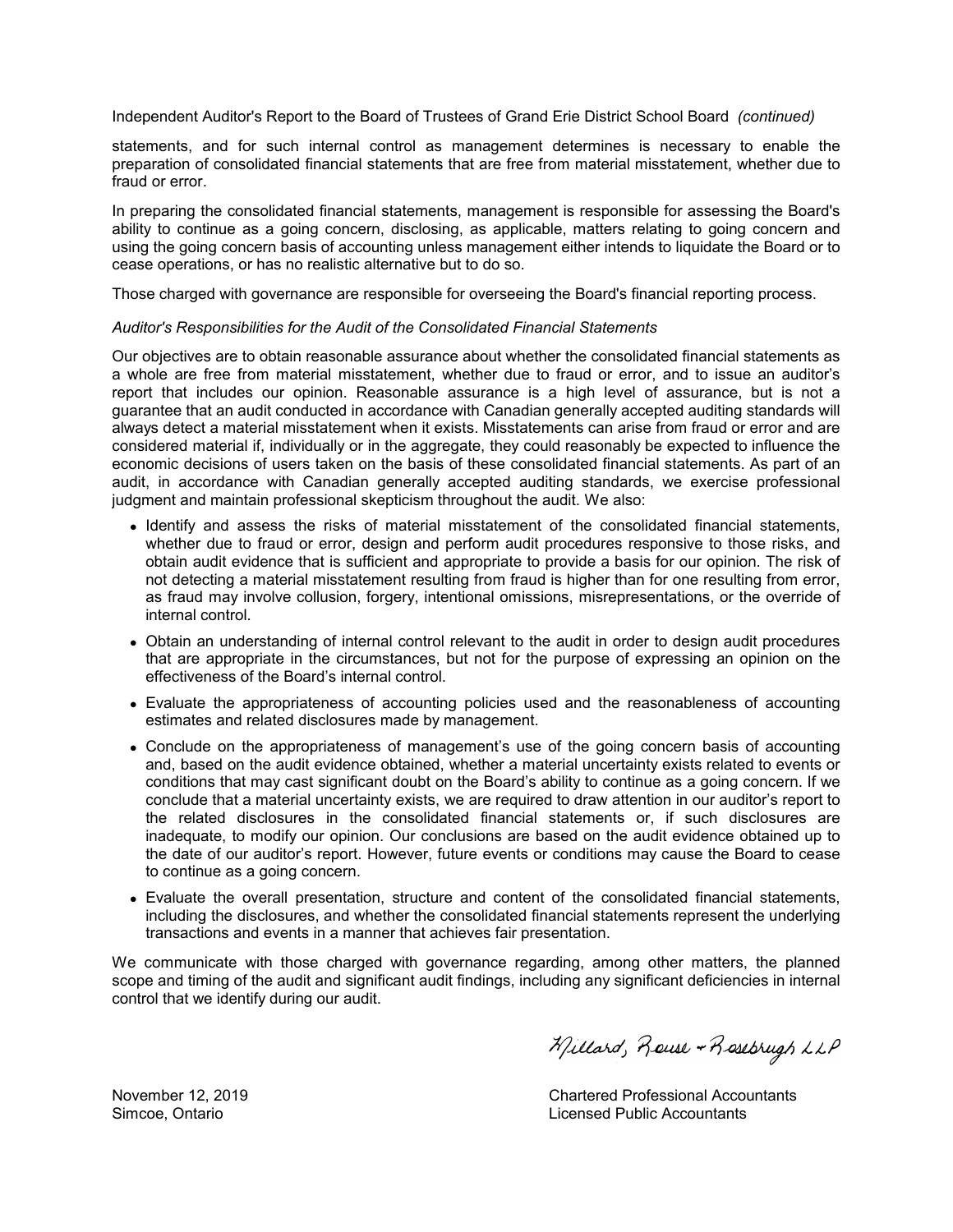### **Consolidated Statement of Financial Position**

**As at August 31, 2019**

|                                                         | 2019            | 2018                |
|---------------------------------------------------------|-----------------|---------------------|
|                                                         |                 |                     |
| <b>Financial assets</b>                                 |                 |                     |
| Cash and cash equivalents                               | \$<br>4,620,818 | \$<br>4,849,520     |
| Accounts receivable (Note 2)                            | 14,934,921      | 16,451,597          |
| Accounts receivable - Government of Ontario (Note 3)    | 87,599,620      | 92,146,894          |
| Assets held for sale (Note 4)                           |                 | 476,997             |
|                                                         | \$107,155,359   | \$113,925,008       |
| <b>Financial liabilities</b>                            |                 |                     |
| Temporary borrowing (Note 5)                            | \$<br>2,225,252 | \$<br>15,047,274    |
| Accounts payable and accrued liabilities (Note 6)       | 18,184,930      | 14,494,361          |
| Deferred revenue (Note 7)                               | 4,752,607       | 3,438,579           |
| Deferred capital contributions (Note 8)                 | 195,103,264     | 192,485,419         |
| Long term debt (Note 9)                                 | 79,138,378      | 83,273,045          |
| Retirement and other employee future benefits (Note 10) | 24,981,009      | 26,029,789          |
|                                                         | 324,385,440     | 334,768,467         |
|                                                         |                 |                     |
| Net debt                                                | (217,230,081)   | (220, 843, 459)     |
| <b>Non-financial assets</b>                             |                 |                     |
| Prepaid expenses                                        | 1,626,790       | 1,623,098           |
| Inventories of supplies                                 | 250,000         | 250,000             |
| Tangible capital assets (Note 11)                       | 214,441,846     | 212,208,143         |
|                                                         | 216,318,636     | 214,081,241         |
| Accumulated surplus (deficit) (Note 13)                 | \$<br>(911,445) | (6, 762, 218)<br>\$ |

### **ON BEHALF OF THE BOARD**

\_\_\_\_\_\_\_\_\_\_\_\_\_\_\_\_\_\_\_\_\_\_\_\_\_\_\_\_\_ *Chair of the Board*

\_\_\_\_\_\_\_\_\_\_\_\_\_\_\_\_\_\_\_\_\_\_\_\_\_\_\_\_\_ *Vice-Chair of the Board*

See accompanying notes

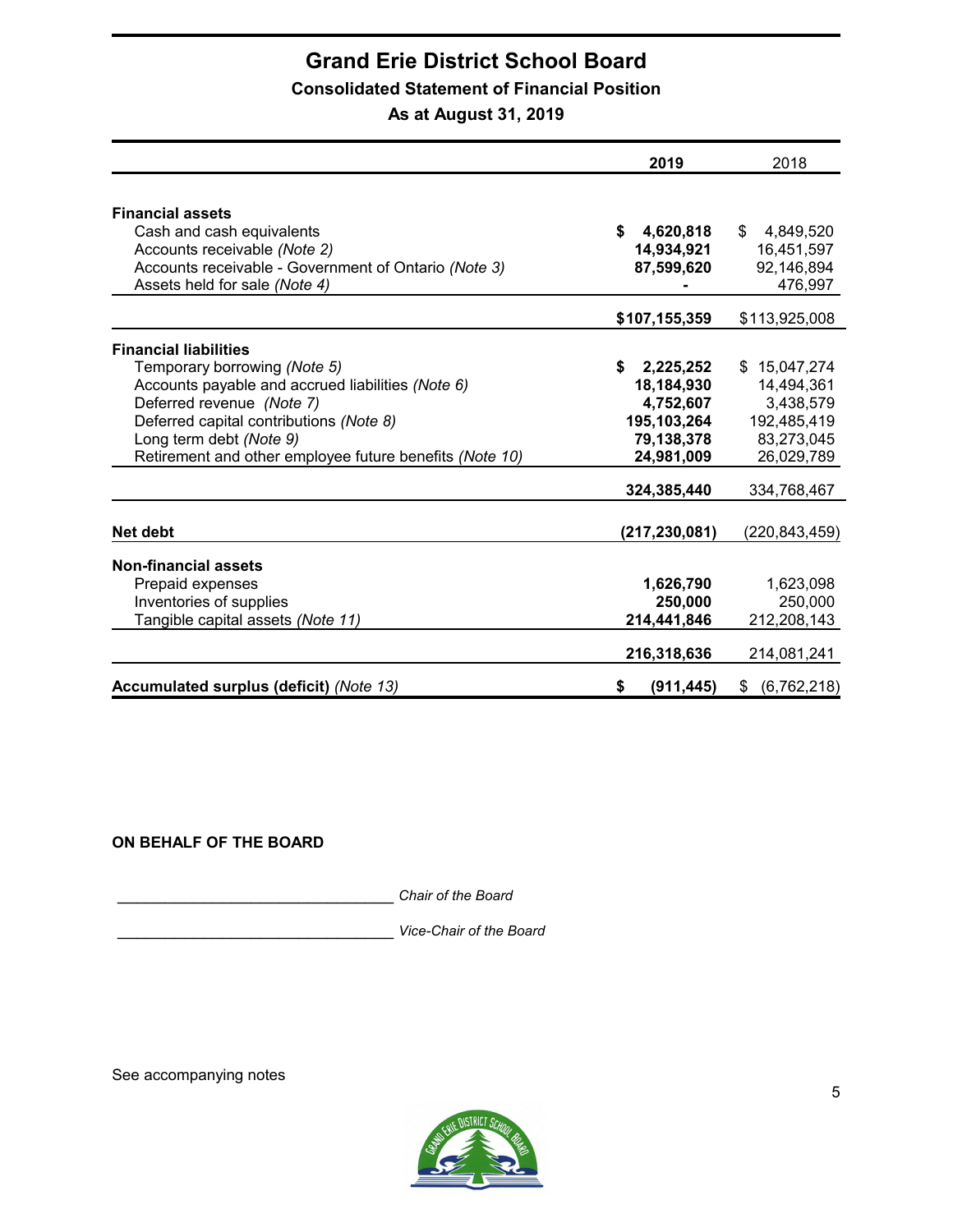### **Consolidated Statement of Operations**

**Year ended August 31, 2019**

|                                              | <b>Budget</b><br>2019    | 2019              | 2018              |
|----------------------------------------------|--------------------------|-------------------|-------------------|
|                                              |                          |                   |                   |
| <b>REVENUE</b>                               |                          |                   |                   |
| Provincial grants - grants for student needs | 315,460,796<br>\$        | 314,309,927<br>\$ | 308,410,230<br>\$ |
| Provincial grants - other                    | 3,857,626                | 5,602,324         | 8,689,552         |
| Federal grants and fees                      | 7,722,277                | 7,290,311         | 7,659,190         |
| Other revenue - school boards                | 210,000                  | 275.675           | 207,736           |
| Other fees and revenue                       | 1,158,783                | 2,601,969         | 2,908,559         |
| School fundraising                           | 7,812,296                | 8,057,951         | 7,958,953         |
|                                              |                          |                   |                   |
|                                              | 336,221,778              | 338, 138, 157     | 335,834,220       |
| Expenses (Note 14)                           |                          |                   |                   |
| Instruction                                  | 252,038,867              | 256,012,103       | 251,260,196       |
| Administration                               | 7,391,566                | 7,788,475         | 8,023,326         |
| Transportation                               | 12,811,088               | 12,929,172        | 11,908,870        |
| Pupil accommodation                          | 47,498,586               | 45,252,704        | 45, 195, 377      |
| Other                                        | 2,136,254                | 2,221,632         | 5,137,202         |
| School funded activities                     | 7,957,500                | 8,083,298         | 7,484,268         |
|                                              | 329,833,861              | 332,287,384       | 329,009,239       |
| <b>ANNUAL SURPLUS</b>                        | 6,387,917                | 5,850,773         | 6,824,981         |
| Deficit - beginning of year                  | (7,519,222)              | (6, 762, 218)     | (13,587,199)      |
| <b>DEFICIT - END OF YEAR</b>                 | \$<br>$(1, 131, 305)$ \$ | $(911, 445)$ \$   | (6,762,218)       |

See accompanying notes

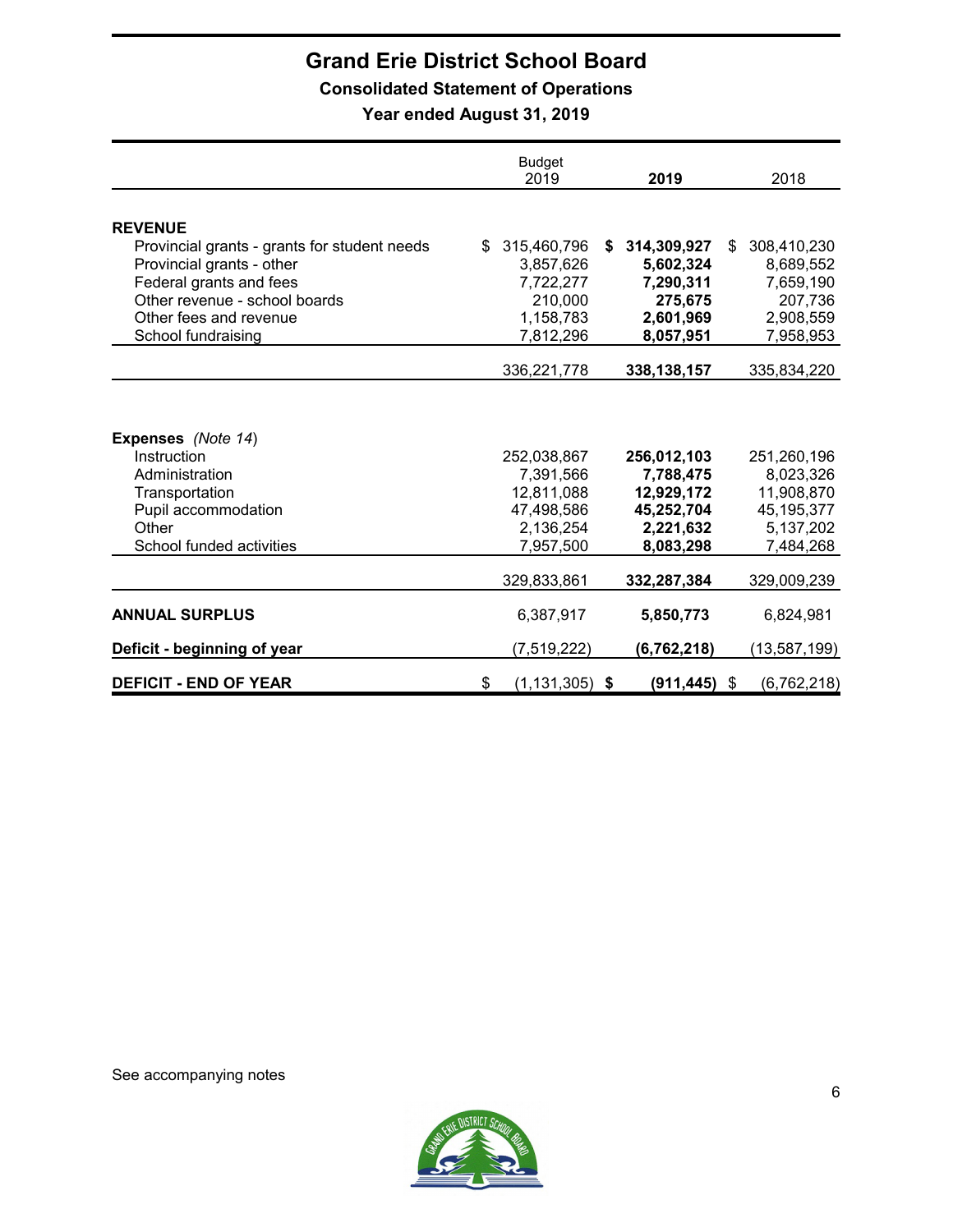### **Consolidated Statement of Cash Flow**

**Year ended August 31, 2019**

|                                                         | 2019            | 2018            |
|---------------------------------------------------------|-----------------|-----------------|
|                                                         |                 |                 |
| <b>OPERATING ACTIVITIES</b>                             |                 |                 |
| Annual surplus                                          | \$<br>5,850,773 | 6,824,981<br>\$ |
| Items not affecting cash:                               |                 |                 |
| Amortization of tangible capital assets                 | 15,607,800      | 15,917,097      |
| Revenue recognized from deferred capital contributions  | (14, 855, 305)  | (15, 118, 136)  |
| Loss (gain) on disposal of tangible capital assets      | 1,051,834       | (69, 189)       |
|                                                         | 7,655,102       | 7,554,753       |
| Sources and (uses):                                     |                 |                 |
| Accounts receivable                                     | 1,516,676       | 5,709,117       |
| Accounts payable and accrued liabilities                | 3,690,569       | 928,009         |
| Deferred revenue - operating                            | 28,276          | (157, 201)      |
| Retirement and other employee future benefits           | (1,048,780)     | (1,732,940)     |
| Prepaid expenses                                        | (3,691)         | (223, 721)      |
|                                                         |                 |                 |
|                                                         | 4,183,050       | 4,523,264       |
| Cash flow from operating activities                     | 11,838,152      | 12,078,017      |
| <b>INVESTING ACTIVITIES</b>                             |                 |                 |
| Proceeds on disposal of property and equipment          | 424,180         | 70,702          |
| Cash used to acquire tangible capital assets            | (18, 840, 521)  | (23, 303, 531)  |
|                                                         |                 |                 |
| Cash flow used by investing activities                  | (18, 416, 341)  | (23, 232, 829)  |
| <b>FINANCING ACTIVITIES</b>                             |                 |                 |
| Accounts receivable - Government of Ontario             | 4,547,274       | (3,310,449)     |
| Increase (decrease) in temporary borrowing              | (12,822,022)    | (5,436,108)     |
| Increase (decrease) in deferred revenue - capital       | 1,285,752       | (621, 340)      |
| Additions to deferred capital contributions             | 17,473,150      | 25,471,689      |
| Debt repayments                                         | (4, 134, 667)   | (4,001,093)     |
| Cash flow from financing activities                     | 6,349,487       | 12,102,699      |
|                                                         |                 |                 |
| Net change in cash and cash equivalents during the year | (228, 702)      | 947,887         |
| Cash and cash equivalents - beginning of year           | 4,849,520       | 3,901,633       |
| CASH AND CASH EQUIVALENTS - END OF YEAR                 | 4,620,818<br>\$ | \$<br>4,849,520 |

See accompanying notes

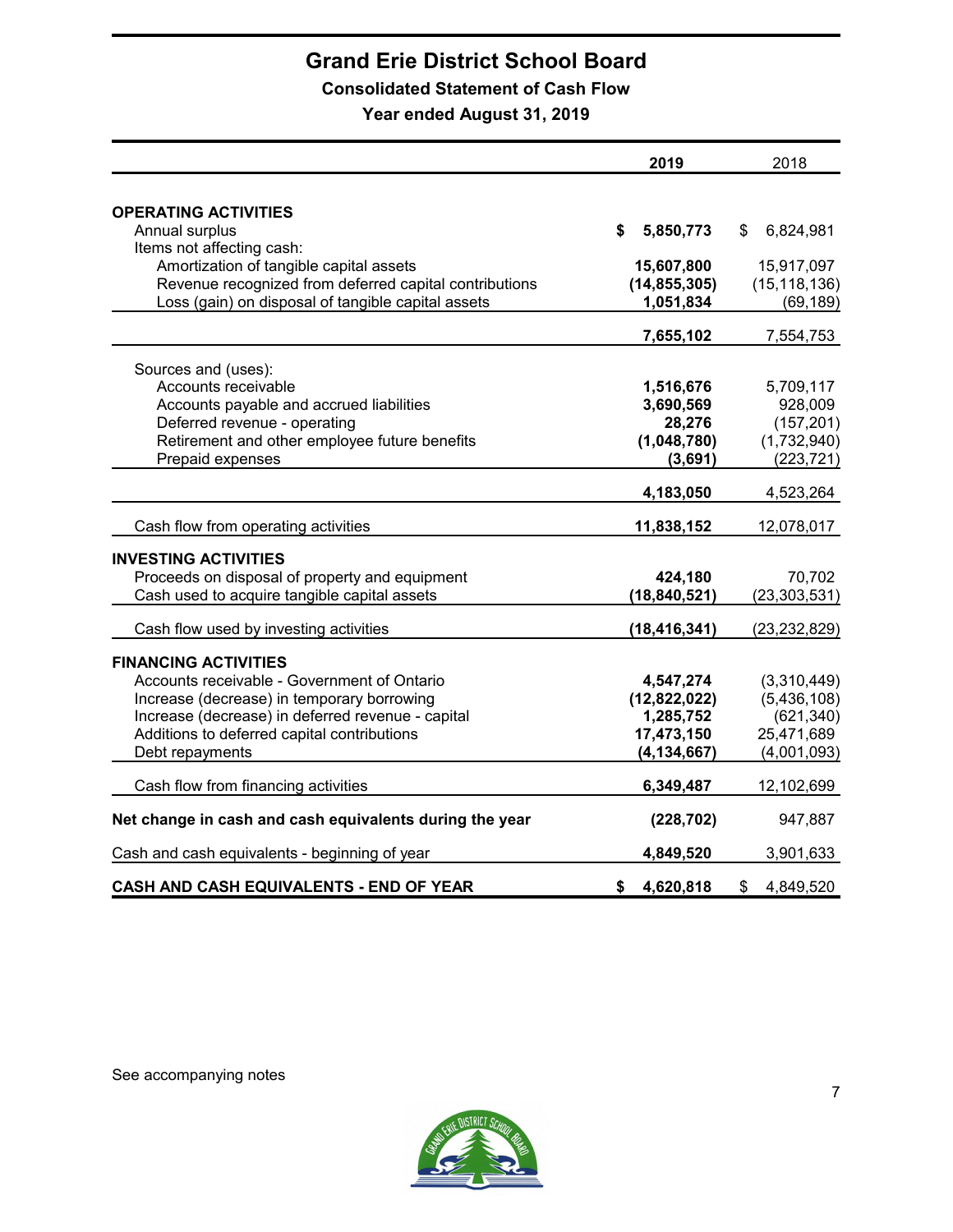### **Consolidated Statement of Change in Net Debt**

**Year ended August 31, 2019**

|                                                    | <b>Budget</b><br>2019 |    | 2019                                | 2018               |
|----------------------------------------------------|-----------------------|----|-------------------------------------|--------------------|
|                                                    |                       |    |                                     |                    |
| <b>ANNUAL SURPLUS</b>                              | \$<br>6,387,917       | S. | 5,850,773                           | \$<br>6,824,981    |
| <b>Tangible capital asset activity</b>             |                       |    |                                     |                    |
| Acquisition of tangible capital assets             | (22, 153, 650)        |    | (18, 840, 521)                      | (23, 303, 531)     |
| Amortization of tangible capital assets            | 16,886,266            |    | 15,607,800                          | 15,917,097         |
| Proceeds on disposal of property and equipment     | 424,180               |    | 424,180                             | 70,702             |
| Loss (gain) on disposal of tangible capital assets | 939,476               |    | 1,051,834                           | (69, 189)          |
| Transfer to assets held for sale                   |                       |    | (476, 997)                          | 476,997            |
|                                                    |                       |    |                                     |                    |
|                                                    | (3,903,728)           |    | (2, 233, 704)                       | (6,907,924)        |
| Other non-financial asset activity                 |                       |    |                                     |                    |
| Acquisition of prepaid expenses                    |                       |    | (1,708,726)                         | (1, 567, 428)      |
| Use of prepaid expenses                            |                       |    | 1,705,035                           | 1,343,707          |
|                                                    |                       |    |                                     |                    |
|                                                    |                       |    | (3,691)                             | (223, 721)         |
| Decrease (increase) in net debt                    | 2,484,189             |    | 3,613,378                           | (306, 664)         |
| Net debt - beginning of year                       | (220, 843, 459)       |    | (220,843,459)                       | (220, 536, 795)    |
| <b>NET DEBT - END OF YEAR</b>                      |                       |    | $$$ (218,359,270) $$$ (217,230,081) | \$ (220, 843, 459) |

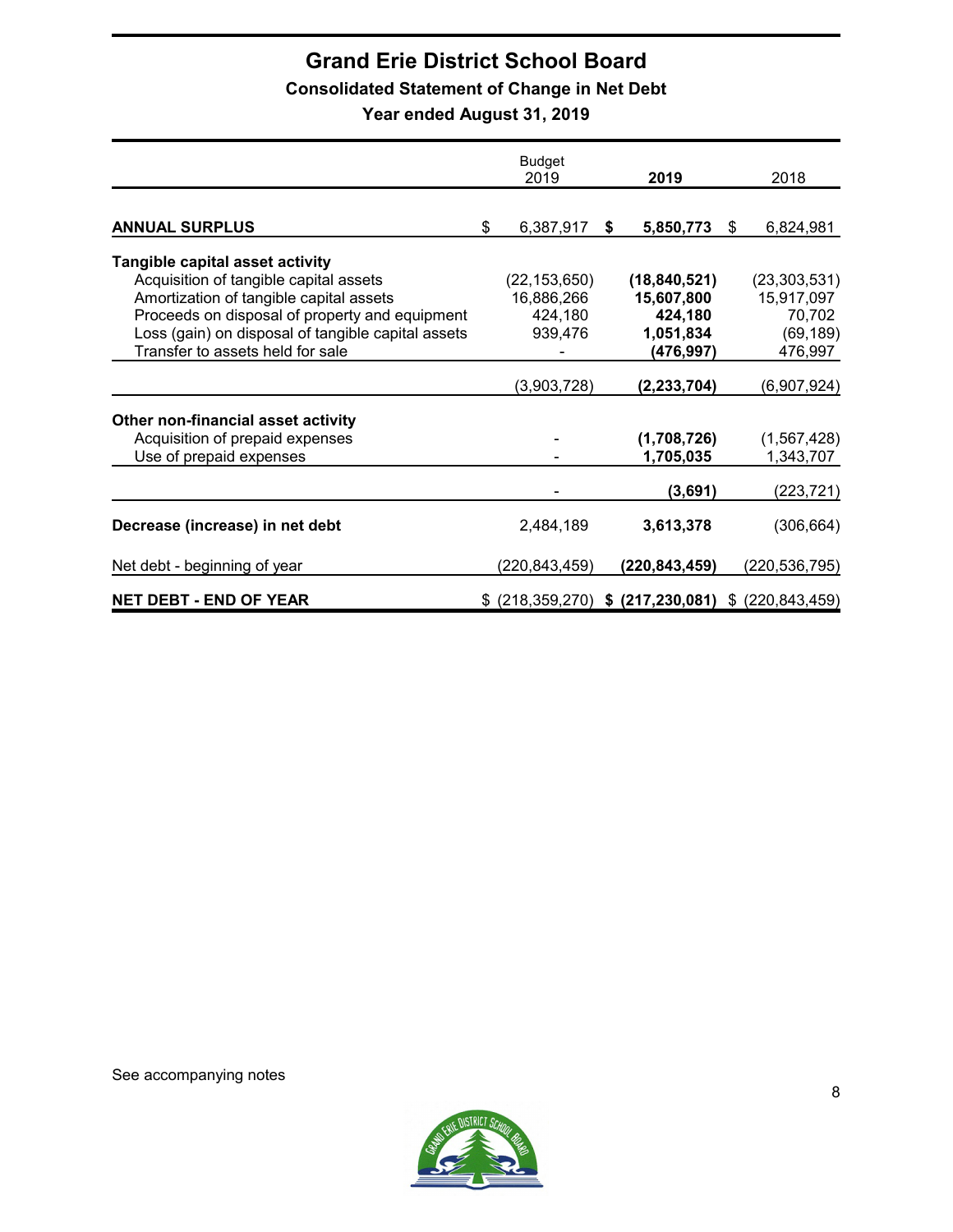#### **1. SUMMARY OF SIGNIFICANT ACCOUNTING POLICIES**

The consolidated financial statements are prepared by management in accordance with the basis of accounting described below.

#### Basis of accounting

The consolidated financial statements have been prepared in accordance with the Financial Administration Act supplemented by Ontario Ministry of Education memorandum 2004:B2 and Ontario Regulation 395/11 of the Financial Administration Act.

The Financial Administration Act requires that the consolidated financial statements be prepared in accordance with the accounting principles determined by the relevant Ministry of the Province of Ontario. A directive was provided by the Ontario Ministry of Education within memorandum 2004:B2 requiring school boards to adopt Canadian Public Sector Accounting Standards commencing with their year ended August 31, 2004, and that changes may be required to the application of these standards as a result of regulation.

In 2011, the government passed Ontario Regulation 395/11 of the Financial Administration Act. The Regulation requires that contributions received or receivable for the acquisition or development of depreciable tangible capital assets and contributions of depreciable tangible capital assets for use in providing services, be recorded as deferred capital contributions and be recognized as revenue in the statement of operations over the periods during which the asset is used to provide service at the same rate that amortization is recognized in respect of the related asset. The regulation further requires that if the net book value of the depreciable tangible capital asset is reduced for any reason other than depreciation, a proportionate reduction of the deferred capital contribution along with a proportionate increase in the revenue be recognized. For Ontario school boards, these contributions include government transfers, externally restricted contributions and, historically, property tax revenue.

The accounting policy requirements under Regulation 395/11 are significantly different from the requirements of Canadian Public Sector Accounting Standards, which require that;

- government transfers, which do not contain a stipulation that creates a liability, be recognized as revenue by the recipient when approved by the transferor and the eligibility criteria have been met in accordance with public sector accounting standard PS3410;
- externally restricted contributions be recognized as revenue in the period in which the resources are used for the purpose or purposes specified in accordance with public sector accounting standard PS3100; and
- property taxation revenue be reported as revenue when received or receivable in accordance with public sector accounting standard PS3510.

As a result, revenue recognized in the statement of operations and certain related deferred revenues and deferred capital contributions would be recorded differently under Canadian Public Sector Accounting Standards.

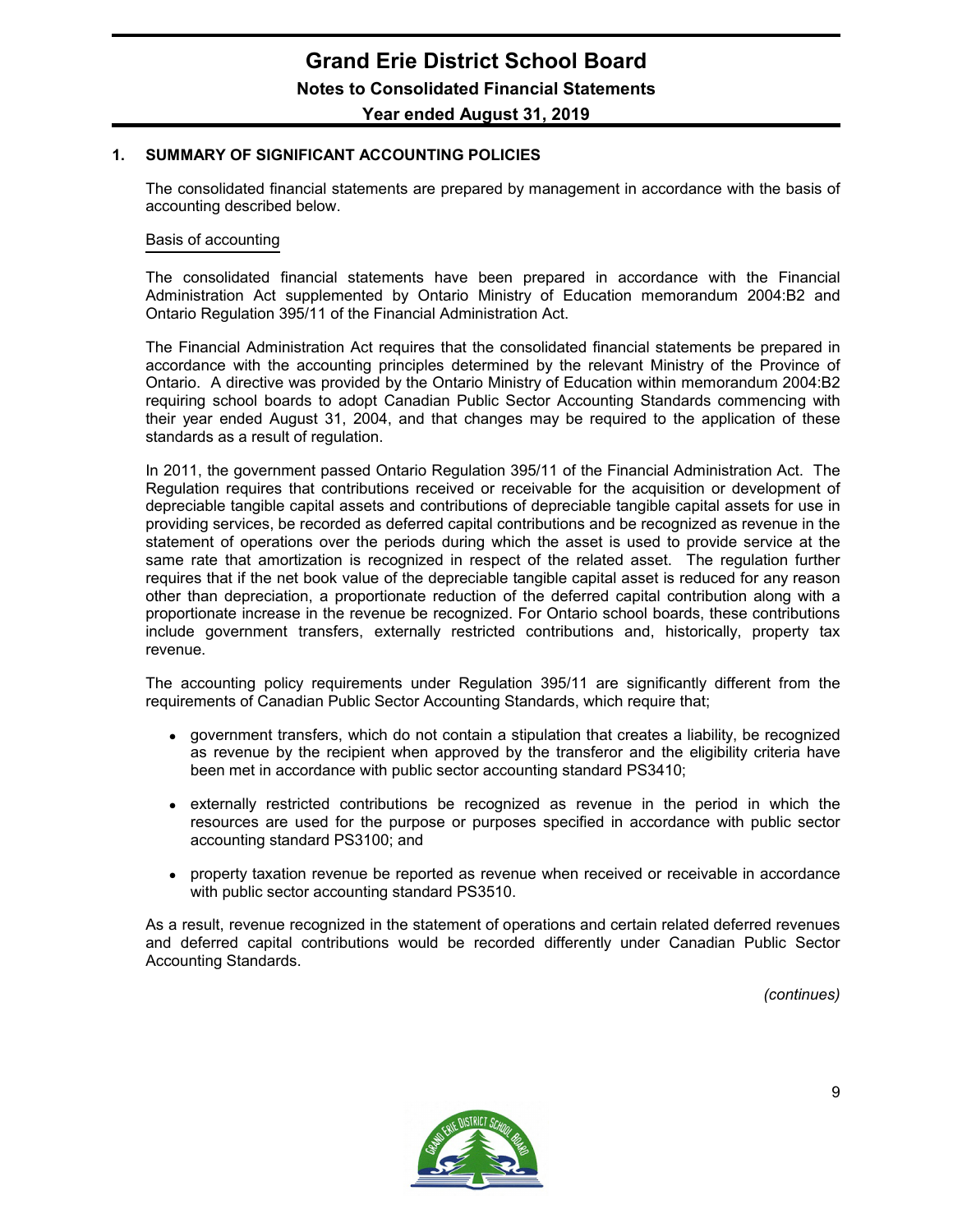#### Reporting entity

The consolidated financial statements reflect the assets, liabilities, revenues, and expenses of the reporting entity. The reporting entity is comprised of all organizations accountable for the administration of their financial affairs and resources to the Board, which are controlled by the Board.

School generated funds, which include the assets, liabilities, revenues and expenses of various organizations that exist at the school level, which are controlled by the Board, are reflected in the consolidated financial statements.

Transportation consortium, which include the Board's pro-rata share of assets, liabilities, revenues and expenses of the consortium, which are controlled unilaterally by the participating Boards, are reflected in the consolidated financial statements.

#### Cash and cash equivalents

Cash and cash equivalents are comprised of cash on hand, demand deposits and short term investments. Short term investments are highly liquid, subject to insignificant risk of changes in value and have a short maturity term of less than 90 days.

#### Deferred revenue

Certain amounts are received pursuant to legislation, regulation or agreement and may only be used in the conduct of certain programs or in the delivery of specific services and transactions. These amounts are recognized as revenue in the fiscal year the related expenditures are incurred or services performed.

#### Deferred capital contributions

Contributions received or receivable for the purpose of acquiring or developing a depreciable tangible capital asset for use in providing services, or any contributions in the form of depreciable tangible assets received or receivable for use in providing services, shall be recognized as deferred capital contributions as defined in Ontario Regulation 395/11 of the Financial Administration Act. These amounts are recognized as revenue at the same rate as the related tangible capital asset is amortized. The following items fall under this category:

- Government transfers received or receivable for capital purpose
- Other restricted contributions received or receivable for capital purpose
- Property taxation revenues that were historically used to fund capital assets

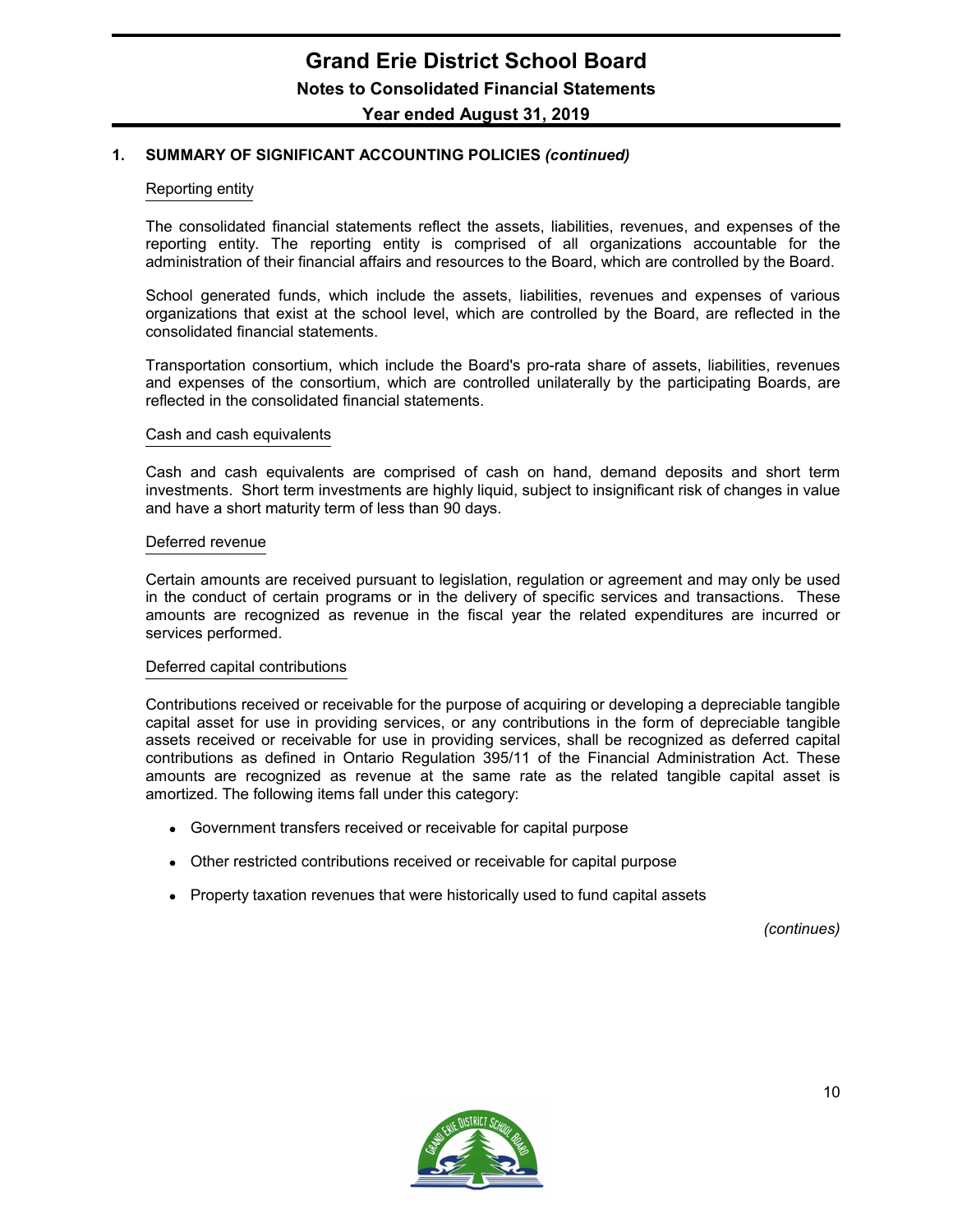Retirement and other employee future benefits

The Board provides defined retirement and other future benefits to specified employee groups. These benefits include pension, life insurance, and health care benefits, dental benefits, retirement gratuity, worker's compensation and long-term disability benefits (long-term disability is available, however, premiums are paid by employees).

As part of ratified labour collective agreements for unionized employees that bargain centrally and ratified central discussions with the principals and vice principals associations, the following Employee Life and Health Trusts (ELHTs) were established in 2016-17, ETFO and OSSTF. The following were established in 2017-18, CUPE and ONE-T for non-unionized employees, including principals and vice-principals.

The ELHTs provide health, life and dental benefits to teachers (excluding daily occasional teachers), education workers (excluding casual and temporary staff), other school board staff and retired individuals up to August 31, 2019. These benefits are provided through a joint governance structure between the bargaining/employee groups, school board trustees associations and the Government of Ontario. The Board is no longer responsible to provide certain benefits to ETFO, OSSTF, CUPE and non-unionized employees including principals and vice-principals, effective June 1, 2018.

Upon transition of the employee groups' health, dental and life benefit plans to the ELHTs, school boards are required to remit a negotiated amount per full-time equivalency (FTE) on a monthly basis. Funding for the ELHTs is based on the existing benefits funding embedded within the Grants for Student Needs (GSN), additional ministry funding in the form of a Crown contribution, as well as Stabilization Adjustment.

Depending on prior arrangements and employee groups, the Board continues to provides health, dental and life insurance benefits for retired individuals that were previously represented by the following unions/federations: EFTO, OSSTF and CUPE.

The Board has adopted the following policies with respect to accounting for these employee benefits:

(a) The costs of self-insured retirement and other employee future benefit plans are actuarially determined using management's best estimate of salary escalation, accumulated sick days at retirement, insurance and health care cost trends, disability recovery rates, long-term inflation rates and discount rates.

The cost of retirement gratuities is actuarially determined using the employee's salary, banked sick days and years of service as at August 31, 2012, and management's best estimate of discount rates. Any actuarial gains and losses arising from changes to the discount rate are amortized over the expected average remaining service life of the employee group.

For self-insured retirement and other employee future benefits that vest or accumulate over the periods of service provided by employees, such as life insurance and health care benefits for retirees, the cost is actuarially determined using the projected benefits method pro-rated on service. Under this method, the benefit costs are recognized over the expected average service life of the employee group.

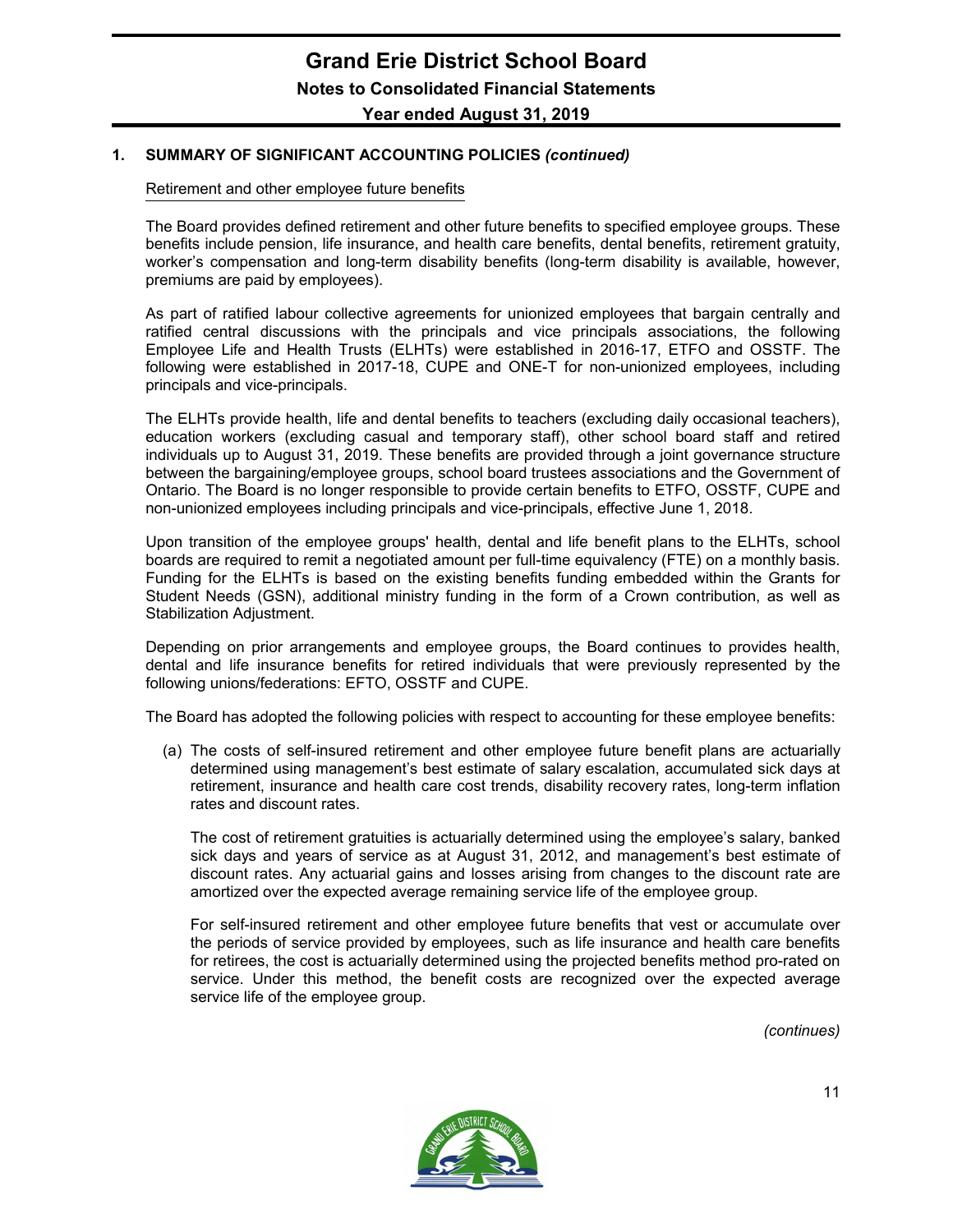For those self-insured benefit obligations that arise from specific events that occur from time to time, such as obligations for worker's compensation, long-term disability and life insurance and health care benefits for those on disability leave, the cost is recognized immediately in the period the events occur. Any actuarial gains and losses that are related to these benefits are recognized immediately in the period they arise.

- (b) The costs of multi-employer defined pension plan benefits, such as the Ontario Municipal Employees Retirement System pensions, are the employer's contributions due to the plan in the period.
- (c) The costs of insured benefits are the employer's portion of insurance premiums owed for coverage of employees during the period.

#### Trust funds

Trust funds and their related operations administered by the Board are not included in the consolidated financial statements as they are not controlled by the Board.

#### Government transfers

Government transfers, which include legislative grants, are recognized in the consolidated financial statements in the period in which the events giving rise to the transfer occur, providing the transfers are authorized, any eligibility criteria have been met and reasonable estimates of the amount can be made. If government transfers contain stipulations, which give rise to a liability, they are deferred and recognized in revenue when the stipulations are met.

Government transfers for capital are deferred as required by Regulation 395/11, recorded as deferred capital contributions (DCC) and recognized as revenue in the consolidated statement of operations at the same rate and over the same periods as the asset is amortized.

#### Investment income

Investment income is reported as revenue in the period earned.

When required by the funding government or related Act, investment income earned on externally restricted funds, such as pupil accommodation, education development charges and special education, forms part of the respective deferred revenue balances.

#### Property tax revenue

Under public sector accounting standards, the entity that determines and sets the tax levy records the revenue in the financial statements, which in the case of the Board, is the Province of Ontario. As a result, property tax revenue received from the municipalities is recorded as part of provincial grants.

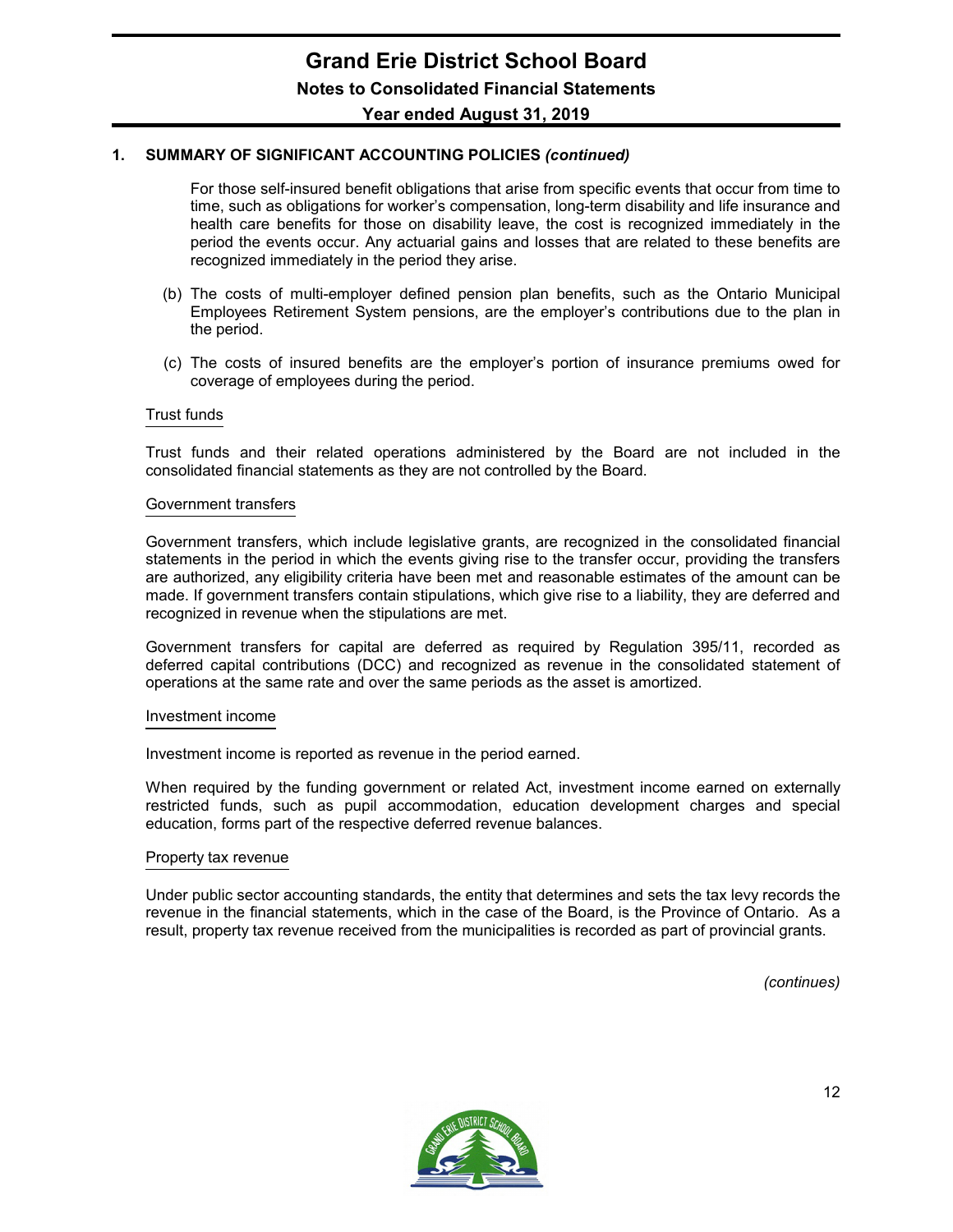#### Tangible capital assets

Tangible capital assets are recorded at historical, cost less accumulated amortization. Historical cost includes amounts that are directly attributable to acquisition, construction, development or betterment of the asset, as well as interest related to financing during construction. When historical cost records were not available, other methods were used to estimate the costs and accumulated amortization.

Leases, which transfer substantially all of the benefits and risks incidental to ownership of property are accounted for as leased tangible capital assets. All other leases are accounted for as operating leases and the related payments are charged to expenses as incurred.

Tangible capital assets, except land, are amortized on a straight line basis over their estimated useful lives, as follows:

| Land improvements with  | 15 years   |
|-------------------------|------------|
| finite lives            |            |
| <b>Buildings</b>        | 40 years   |
| Portable structures     | 20 years   |
| Furniture and equipment | 5-15 years |
| Computer hardware       | 5 years    |
| Computer software       | 5 years    |
| Capital leased assets   | 10 years   |
| Vehicles                | 5 years    |

Assets under construction and assets that relate to pre-acquisition and pre-construction costs are not amortized until the asset is available for productive use.

Land permanently removed from service and held for resale is recorded at the lower of cost and net realizable value. Cost includes amounts for improvements to prepare the land for sale or servicing. Buildings permanently removed from service and held for resale cease to be amortized and are recorded at the lower of carrying value and estimated net realizable value. Tangible capital assets which meet the criteria for financial assets, are reclassified as "assets held for sale" on the Consolidated Statement of Financial Position.

Works of art and cultural and historic assets are not recorded as assets in these consolidated financial statements.

#### Budget figures

Budget figures have been provided for comparison purposes and have been derived from the budget approved by the Trustees. The budget approved by the Trustees is developed in accordance with the provincially mandated funding model for school boards and is used to manage program spending within the guidelines of the funding model.

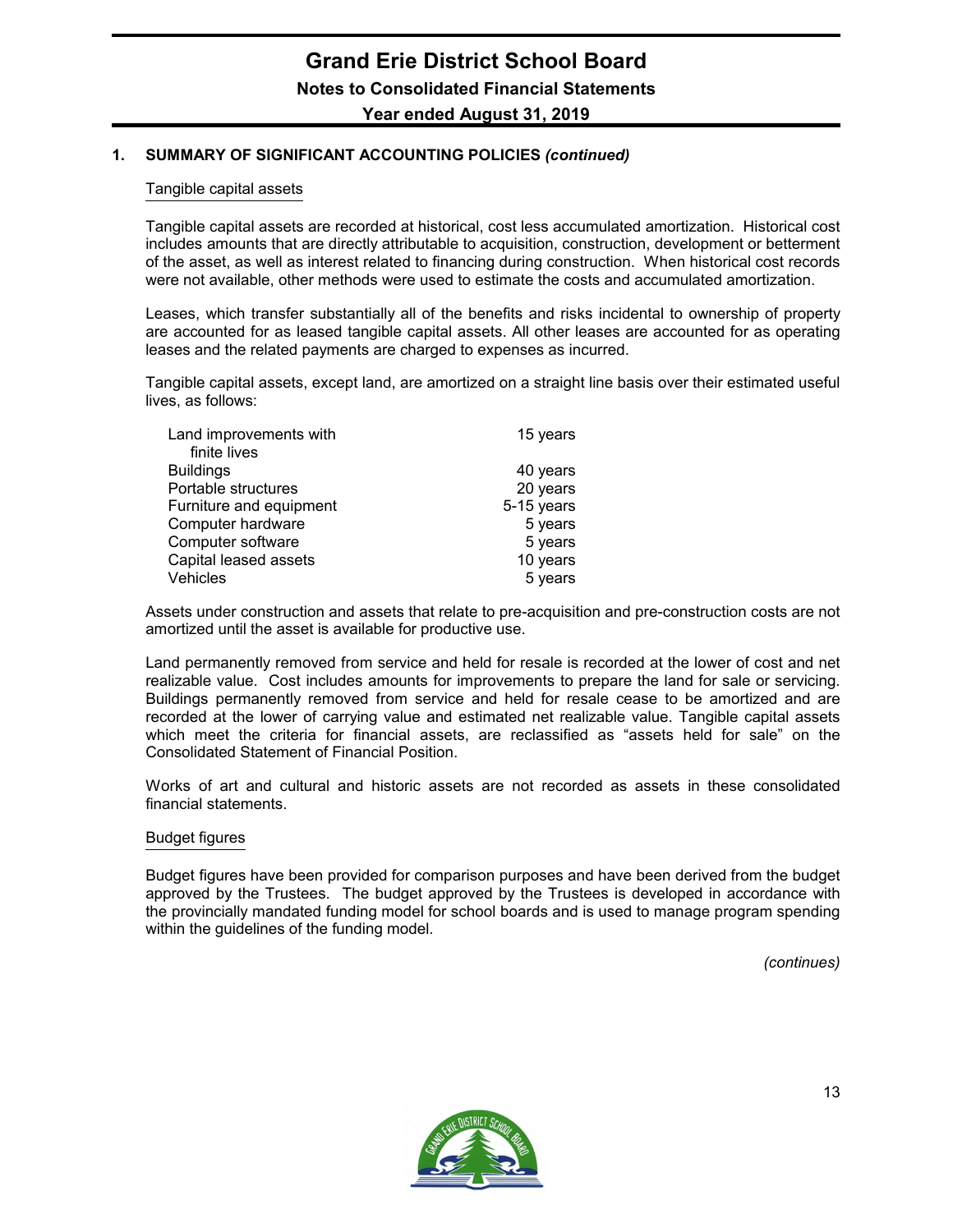#### Use of estimates

The preparation of consolidated financial statements in conformity with the basis of accounting described earlier in this note, requires management to make estimates and assumptions that affect the reported amounts of assets and liabilities and disclosure of contingent assets and liabilities at the date of the consolidated financial statements, and the reported amounts of revenues and expenses during the year. Actual results could differ from these estimates.

#### **2. ACCOUNTS RECEIVABLE**

|                                                      | 2019                            | 2018                              |
|------------------------------------------------------|---------------------------------|-----------------------------------|
| <b>Municipalities</b><br>Province of Ontario         | 9,562,325<br>S<br>975,600       | 9,284,455<br>S<br>539,523         |
| Government of Canada<br>Other school boards<br>Other | 3,482,464<br>506,954<br>407,578 | 3,621,583<br>935,101<br>2,070,935 |
|                                                      | \$14,934,921                    | 16,451,597                        |

#### **3. ACCOUNTS RECEIVABLE - GOVERNMENT OF ONTARIO**

The Province of Ontario replaced variable capital funding with a one-time debt support grant in 2009- 10. The Grand Erie District School Board received a one-time grant that recognizes capital debt as of August 31, 2010 that is supported by the existing capital programs. The Board receives this grant in cash over the remaining term of the existing capital debt instruments. The Board may also receive yearly capital grants to support capital programs, which would be reflected in this account receivable.

The Board has an account receivable from the Province of Ontario of \$87,599,620 as at August 31, 2019, (2018 - \$92,146,894) with respect to capital grants.

The Ministry of Education introduced a cash management strategy effective September 1, 2018. As part of the strategy, the ministry delays part of the grant payment to school boards where the adjusted accumulated surplus and deferred revenue balances are in excess of certain criteria set out by the Ministry. The balance of delayed grant payments included in the receivable balance from the Government of Ontario at August 31, 2019 is \$1,016,793.

#### **4. ASSETS HELD FOR SALE**

As of August 31, 2019, there were no buildings that were recorded as assets held for sale (2018 - \$476,997). During the year, net proceeds of \$424,180 were received on one school property that was sold, resulting in a net loss of \$52,817.

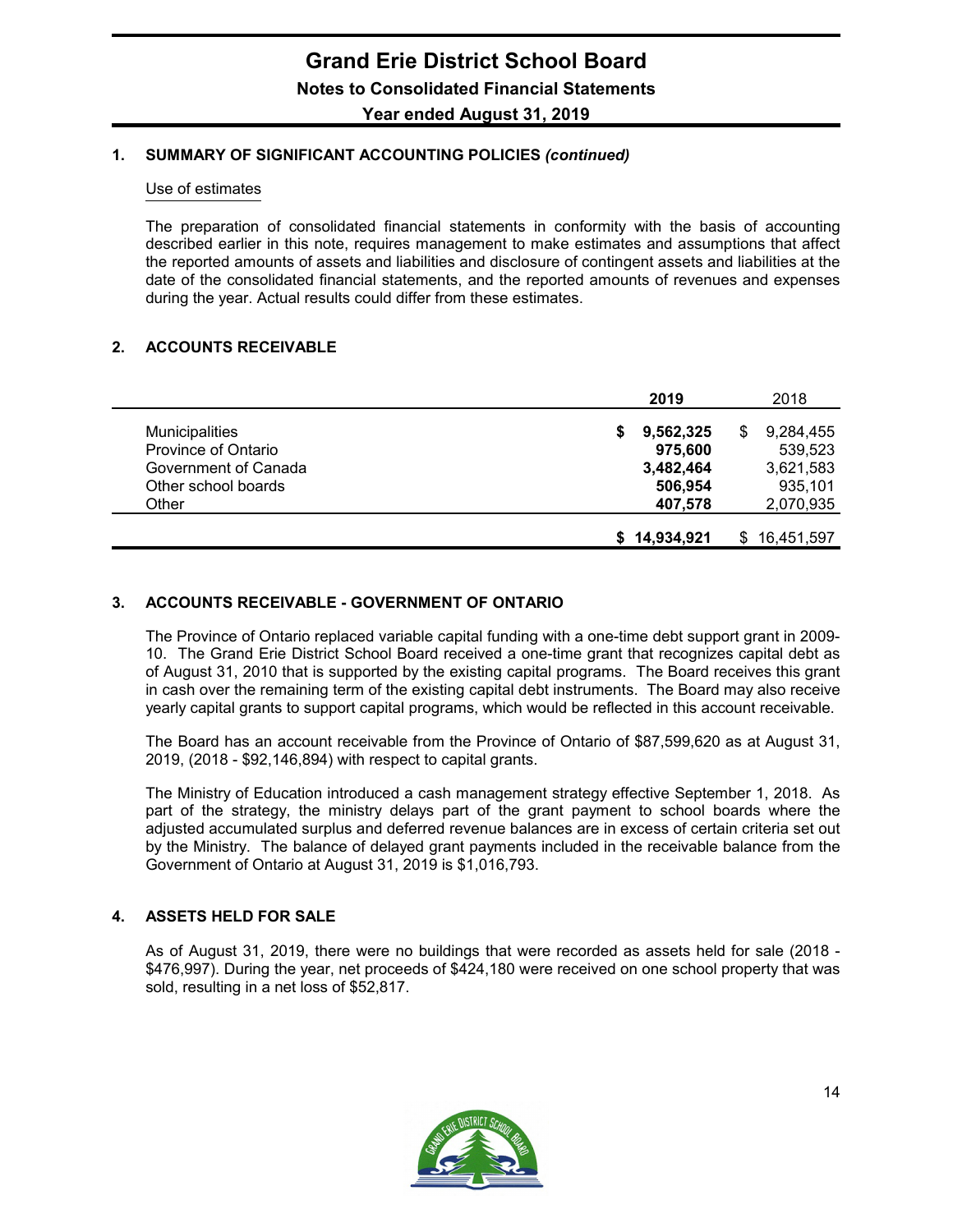#### **5. TEMPORARY BORROWING**

Temporary borrowing is comprised of bank overdraft and short term bank loans as follows:

|                                        | 2019                  | 2018                         |
|----------------------------------------|-----------------------|------------------------------|
| Bank overdraft<br>Bankers' acceptances | \$2,225,252<br>$\sim$ | \$<br>7.647.274<br>7,400,000 |
|                                        | 2,225,252             | \$15,047,274                 |

The Board has credit facility agreement consisting of revolving demand term facility with a limit of \$35,000,000. The bank overdraft bears interest at prime minus 0.65%.

#### **6. ACCOUNTS PAYABLE AND ACCRUED LIABILITIES**

|                                              | 2019                    | 2018                    |
|----------------------------------------------|-------------------------|-------------------------|
| Trade<br>Teachers wage deferral plan payable | \$17,513,876<br>671.054 | \$14,169,709<br>324,652 |
|                                              | \$18,184,930            | \$14,494,361            |

#### **7. DEFERRED REVENUE**

Revenues received and that have been set aside for specific purposes by legislation, regulation or agreement are included in deferred revenue. Deferred revenue for specific purposes by legislation, regulation or agreement as at August 31, 2019, is comprised of:

|                                                                             | Balance as at<br>August 31,<br>2018 |     | Revenue<br>received and<br>interest<br>earned | Revenue<br>recognized in<br>the period |     | Transfer to<br>deferred<br>capital<br>contributions |    | <b>Balance as at</b><br>August 31,<br>2019 |
|-----------------------------------------------------------------------------|-------------------------------------|-----|-----------------------------------------------|----------------------------------------|-----|-----------------------------------------------------|----|--------------------------------------------|
| Provincial -<br>operating                                                   | \$<br>330.258                       | \$  | 43,156,056                                    | \$ (43, 143, 072) \$                   |     |                                                     | \$ | 343,242                                    |
| Third party -<br>operating<br>Provincial - capital<br>Third party - capital | 56,891<br>1,557,640<br>1,493,790    |     | 709,162<br>17,730,925<br>242,774              | (693, 869)<br>(13, 811, 716)           |     | (2,580,642)<br>(295, 590)                           |    | 72,184<br>2,896,207<br>1,440,974           |
|                                                                             | \$<br>3,438,579                     | \$. | 61,838,917                                    | \$ (57,648,657)                        | \$. | (2,876,232)                                         | S  | 4,752,607                                  |

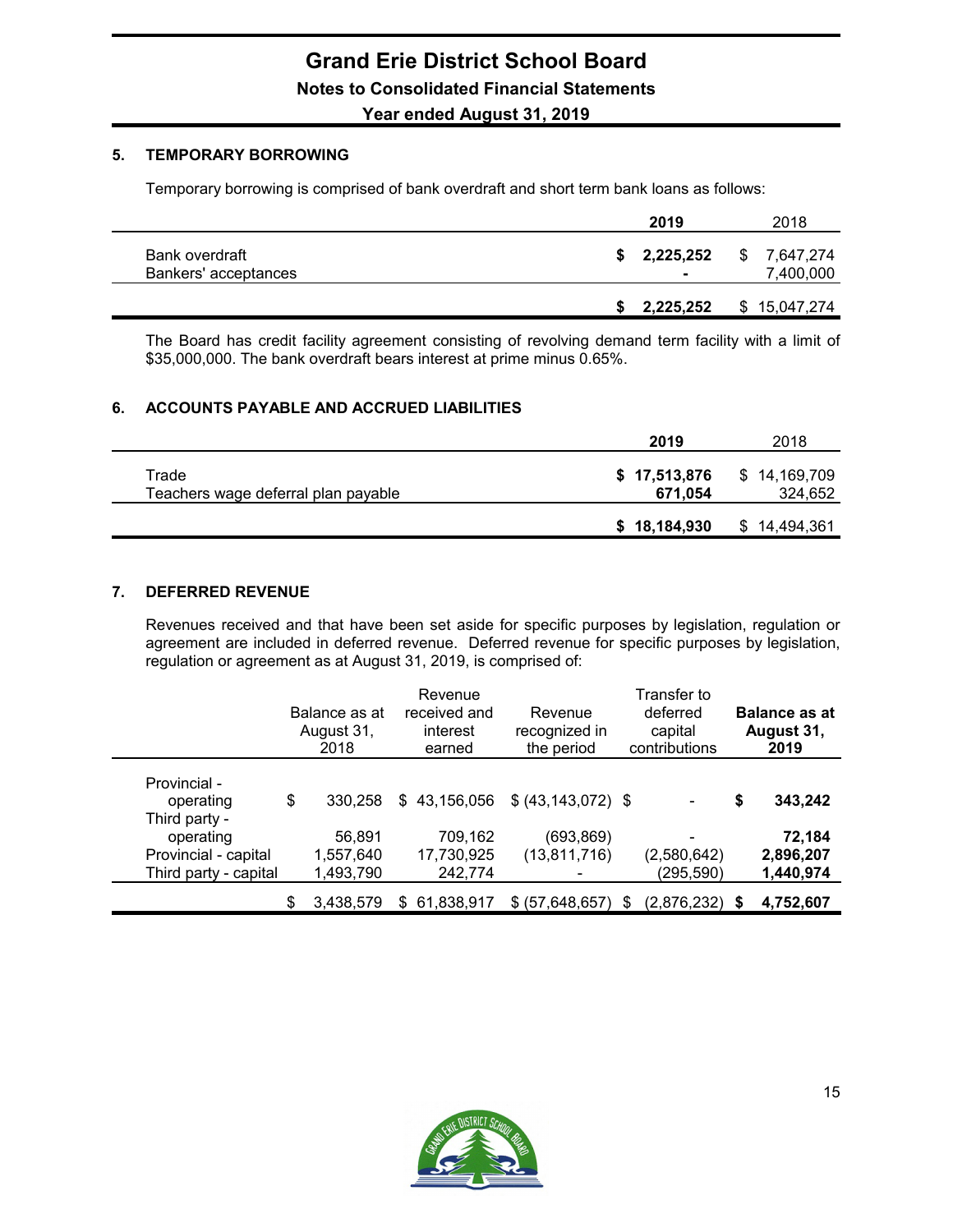#### **8. DEFERRED CAPITAL CONTRIBUTIONS**

Deferred capital contributions include grants and contributions received that are used for the acquisition of tangible capital assets in accordance with Regulation 395/11 that have been expended by year end. The contributions are amortized into revenue over the life of the asset acquired.

|                               | 2019           | 2018           |
|-------------------------------|----------------|----------------|
| Balance - beginning of year   | \$192,485,419  | \$182,131,866  |
| Additions                     | 18,472,171     | 25,948,686     |
| Revenue recognized            | (14, 855, 305) | (15, 118, 136) |
| Transfers to deferred revenue | (999, 021)     | (476, 997)     |
| Balance - end of year         | \$195,103,264  | \$192,485,419  |

#### **9. LONG TERM DEBT**

|                                                                                                                                                                                                                      | 2019            | 2018            |
|----------------------------------------------------------------------------------------------------------------------------------------------------------------------------------------------------------------------|-----------------|-----------------|
| Demand loan payable to Royal Bank of Canada, bearing<br>interest at 3.31%, repayable in blended monthly principal and<br>interest payments of \$22,073, due January 10, 2025.                                        | \$<br>1,295,960 | \$<br>1,513,769 |
| Demand loan payable to Royal Bank of Canada, bearing<br>interest at 3.18%, repayable in blended monthly principal and<br>interest payments of \$22,042, due July 8, 2025.                                            | 1,424,780       | 1,640,231       |
| Demand loan payable to Royal Bank of Canada, bearing<br>interest at 3.39%, repayable in blended monthly principal and<br>interest payment of \$22,390, due December 23, 2025.                                        | 1,529,471       | 1,742,361       |
| Loan payable to Royal Bank of Canada, bearing interest at<br>2.64%, repayable in the following blended monthly principal<br>and interest payments of \$17,882, loan matured in 2019.                                 |                 | 176,775         |
| Ontario Finance Authority Debenture for Good Places to<br>Learn expenditures, bearing interest at 4.76%, repayable in<br>blended semi-annual principal and interest payments of<br>\$529,236, due November 15, 2029. | 8,666,738       | 9,290,149       |
| Ontario Finance Authority Debenture for Good Places to<br>Learn expenditures, bearing interest at 4.56%, repayable in<br>blended semi-annual principal and interest payments of<br>\$399,470, due November 15, 2031. | 7,548,640       | 7,988,270       |
|                                                                                                                                                                                                                      |                 | (continues)     |

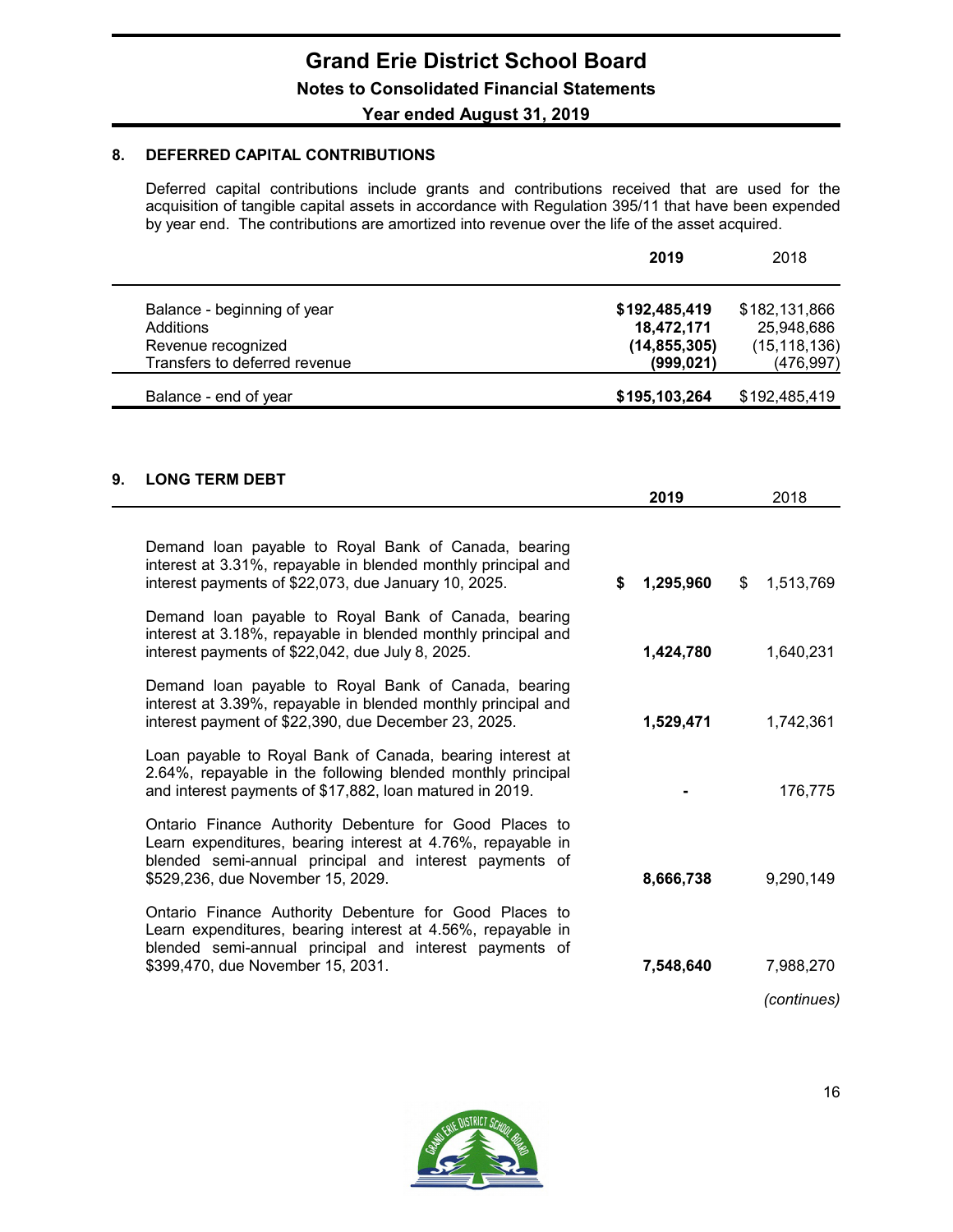# **Grand Erie District School Board Notes to Consolidated Financial Statements**

**Year ended August 31, 2019**

### **9. LONG TERM DEBT** *(continued)* **2019** 2018 Ontario Finance Authority Debenture for Good Places to Learn expenditures, bearing interest at 4.9%, repayable in blended semi-annual principal and interest payments of \$331,482, due March 3, 2033. **6,591,626** 6,919,503 Ontario Finance Authority Debenture for Good Places to Learn expenditures, bearing interest at 5.23%, repayable in blended semi-annual principal and interest payments of \$659,390, due April 13, 2035. **14,122,408** 14,680,313 Ontario Finance Authority Debenture for Good Places to Learn expenditures, bearing interest at 4.83%, repayable in blended semi-annual principal and interest payments of \$129,343, due March 11, 2036. **2,955,331** 3,067,119 Ontario Finance Authority Debenture for Good Places to Learn, Prohibitive to Repair and Capital Priorities expenditures, bearing interest at 3.799%, repayable in blended semi-annual principal and interest payments of \$1,290,173, due March 19, 2038. **34,495,282** 35,729,866 Ontario Finance Authority Debenture for Good Places to Learn, Prohibitive to Repair and Capital Priorities expenditures, bearing interest at 4.003% repayable in blended semi-annual principal and interest payments of \$18,692, due March 11, 2039. **508,142** 524,689 **\$ 79,138,378** \$ 83,273,045

Principal repayment terms are approximately:

| 2020       | 4,129,425    |
|------------|--------------|
| 2021       | 4,308,260    |
| 2022       | 4,495,020    |
| 2023       | 4,690,090    |
| 2024       | 4,893,820    |
| Thereafter | 56,621,763   |
|            |              |
|            | \$79,138,378 |

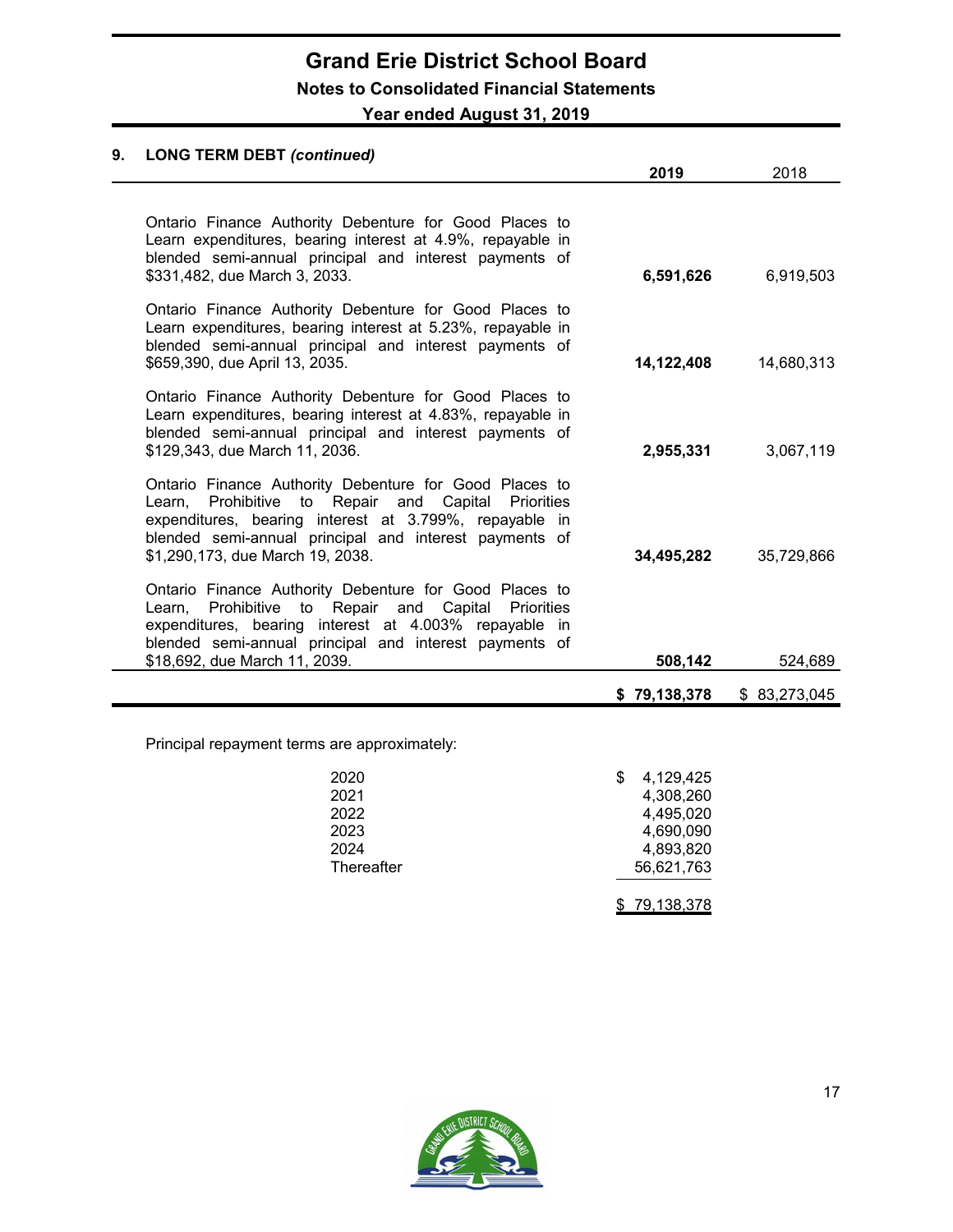#### **10. RETIREMENT AND OTHER EMPLOYEE FUTURE BENEFITS**

Retirement and other employee future benefit liabilities:

|                                                        | 2019            | 2018            |
|--------------------------------------------------------|-----------------|-----------------|
| Accrued employee future benefit obligations            |                 |                 |
| Retirement gratuity plan                               | \$18,719,561    | \$21,644,056    |
| Retirement life insurance and health care benefits     | 1,473,362       | 1,158,852       |
| Workplace Safety and Insurance Board obligations       | 4,604,434       | 3,046,830       |
| Sick leave top-up benefits                             | 183,652         | 180,051         |
| Total employee future benefit liability at August 31   | 24,981,009      | 26,029,789      |
|                                                        |                 |                 |
| Retirement and other employee future benefit expenses: |                 |                 |
| <b>Current year benefit cost</b>                       |                 |                 |
| Sick leave top-up benefits                             | 183,652         | 180,051         |
| Workplace Safety and Insurance Board obligations       | 2,490,052       | 271,729         |
|                                                        | 2,673,704       | 451,780         |
|                                                        |                 |                 |
| Interest on accrued benefit obligation                 |                 |                 |
| Retirement gratuity plan                               | 579,159         | 576,762         |
| Retirement life insurance and health care benefits     | 32,302          | 31,661          |
| Workplace Safety and Insurance Board obligations       | 109,358         | 79,191          |
|                                                        | 720,819         | 687,614         |
|                                                        |                 |                 |
| Recognition of unamortized actuarial (gain) loss       |                 |                 |
| Retirement gratuity plan                               | 14,087          | 87,201          |
| Retirement life insurance and health care benefits     | 372,225         | (48, 141)       |
| Sick leave top-up benefits                             |                 | (4, 771)        |
|                                                        | 386,312         | 34,289          |
| Total employee future benefit expenses                 | 3,780,835<br>S. | 1,173,683<br>\$ |

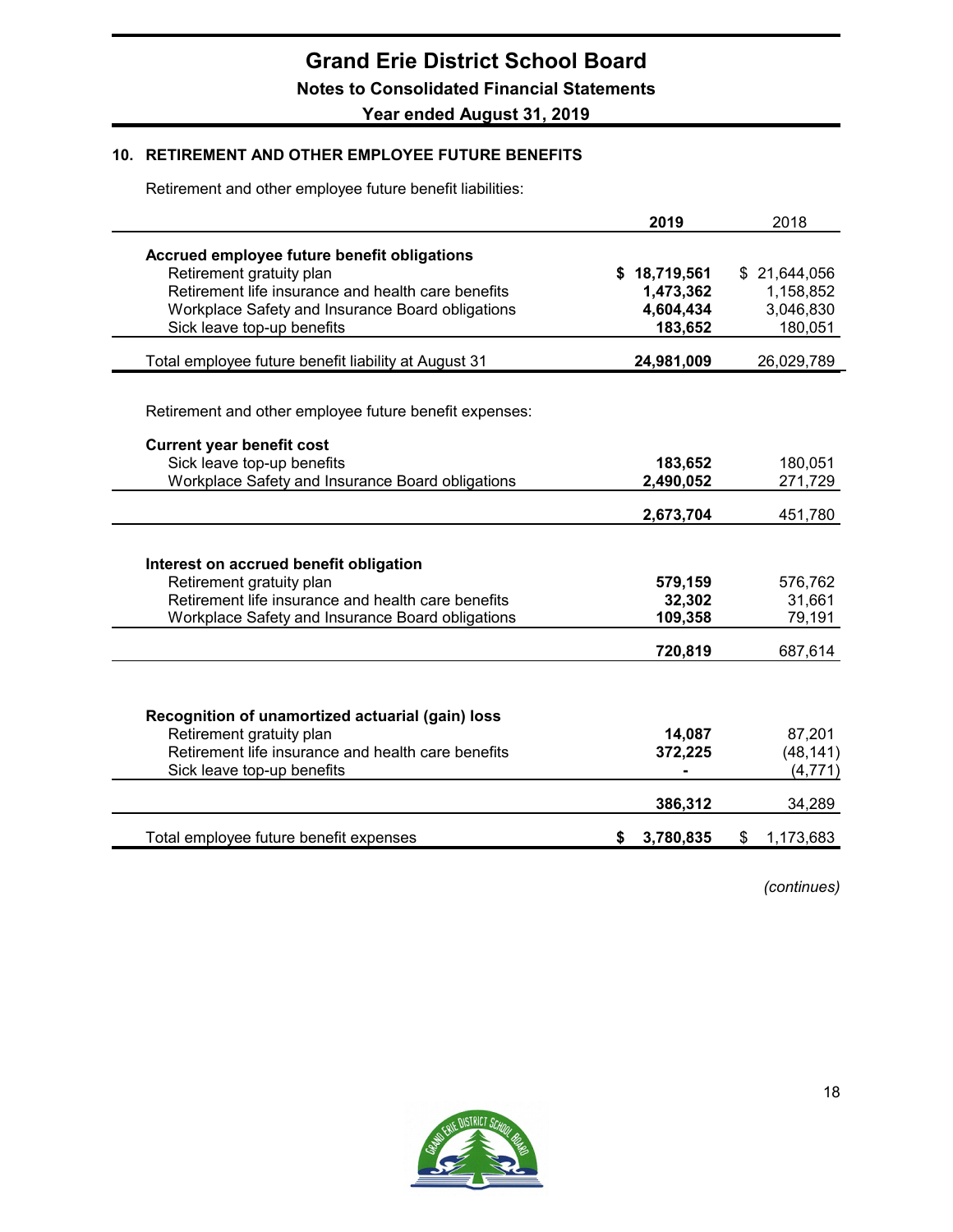#### **10. RETIREMENT AND OTHER EMPLOYEE FUTURE BENEFITS** *(continued)*

#### **Actuarial assumptions**

The accrued benefit obligations for employee future benefit plans as at August 31, 2019 are based on on actuarial assumptions of future events determined for accounting purposes as at August 31, 2016, and based on updated average daily salary and banked sick days as at August 31, 2019. These valuations take into account the plan changes outlined above and the economic assumptions used in these valuations are the Board's best estimates of expected rates of:

|                                                    | 2019 | 2018           |
|----------------------------------------------------|------|----------------|
|                                                    | %    | $\%$           |
| Inflation                                          |      |                |
| Retirement gratuity plan                           | 1.5  | 1.5            |
| Retirement life insurance and health care benefits | 1.5  | 1.5            |
| Workplace Safety and Insurance Board obligations   | 2    | $\overline{2}$ |
| Wage and salary escalation                         |      |                |
| Retirement gratuity plan                           | 0    | 0              |
| Insurance and health care cost escalation          |      |                |
| Health costs                                       | 7.75 | 7.75           |
| Dental costs                                       | 3.75 | 3.75           |
| Discount on accrued benefit obligations            |      |                |
| Retirement gratuity plan                           | 2.00 | 2.90           |
| Retirement life insurance and health care benefits | 2.00 | 2.90           |
| Workplace Safety and Insurance Board obligations   | 2.00 | 2.90           |

#### **Retirement benefits**

Ontario Teachers' Pension Plan

Teachers are eligible to be members of the Ontario Teachers' Pension Plan. Employer contributions for these employees are provided directly by the Province of Ontario. The pension costs and obligations related to this plan are a direct responsibility of the Province. Accordingly, no costs or liabilities related to this plan are included in the Board's financial statements.

Ontario Municipal Employees Retirement System

All non-teaching employees of the Board are eligible to be members of the Ontario Municipal Employees Retirement System (OMERS), a multi-employer pension plan. The plan provides defined pension benefits to employees based on their length of service and rates of pay. The Board contributions equal the employee contributions to the plan. During the year ended August 31, 2019, the Board contributed \$3,995,079 (2018 - \$4,288,269) to the plan. These contributions are the Board's pension benefit expenses. No pension liability for this type of plan is included in the Board's consolidated financial statements.

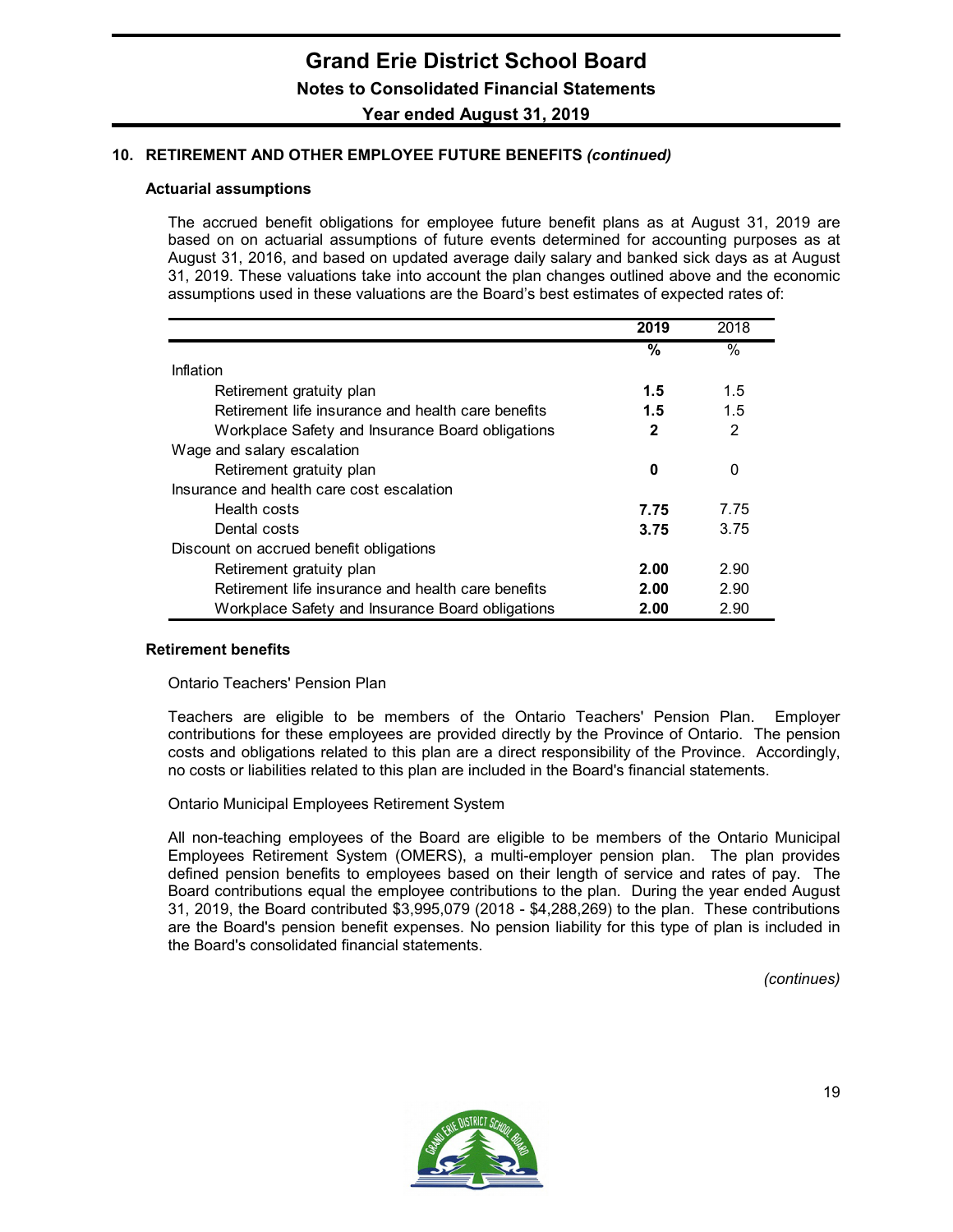#### **10. RETIREMENT AND OTHER EMPLOYEE FUTURE BENEFITS** *(continued)*

#### Retirement gratuities

The Board provides retirement gratuities to certain groups of employees hired prior to specified dates. The Board provides these benefits through an unfunded defined benefit plan. The benefit costs and liabilities related to this plan are included in the Board's consolidated financial statements. The amount of the gratuities payable to eligible employees at retirement is based on their salary, accumulated sick days, and years of service at August 31, 2012.

#### Life insurance benefits

The Board sponsors a separate plan for retirees to provide life insurance benefits. The Board is responsible for the payment of life insurance premiums under this plan, however all or a portion of the cost are recovered from the employees as specified in their collective agreement. The premiums are based on the Board's experience and retirees' premiums may be subsidized by the Board. The benefit costs and liabilities related to the plan are provided through an unfunded defined benefit plan and are included in the Board's consolidated financial statements. Effective September 1, 2013, employees retiring on or after this date, will no longer qualify for Board subsidized premiums or contributions.

#### Health care and dental benefits

The Board sponsors a separate plan for retirees to provide group health care and dental benefits. The Board is responsible for the payment of health care premiums under this plan, however all or a portion of the cost is recovered from the employees as specified in their collective agreement once a certain time period has been reached. Benefits provided by the Board are provided through an unfunded defined benefit plan. The benefit costs and liabilities related to this plan are included in the Board's consolidated financial statements.

#### **Other employee future benefits**

Workplace Safety and Insurance Board obligations

The Board is a Schedule 2 employer under the Workplace Safety and Insurance Act and, as such, assumes responsibility for the payment of all claims to its injured workers under the Act. The Board does not fund these obligations in advance of payments made under the Act. The benefit costs and liabilities related to this plan are included in the Board's consolidated financial statements. Plan changes in 2012 require school boards to provide salary top-up to a maximum of 4 1/2 years for employees receiving payments from the Workplace Safety and Insurance Board, where the previously negotiated collective agreement included such provision.

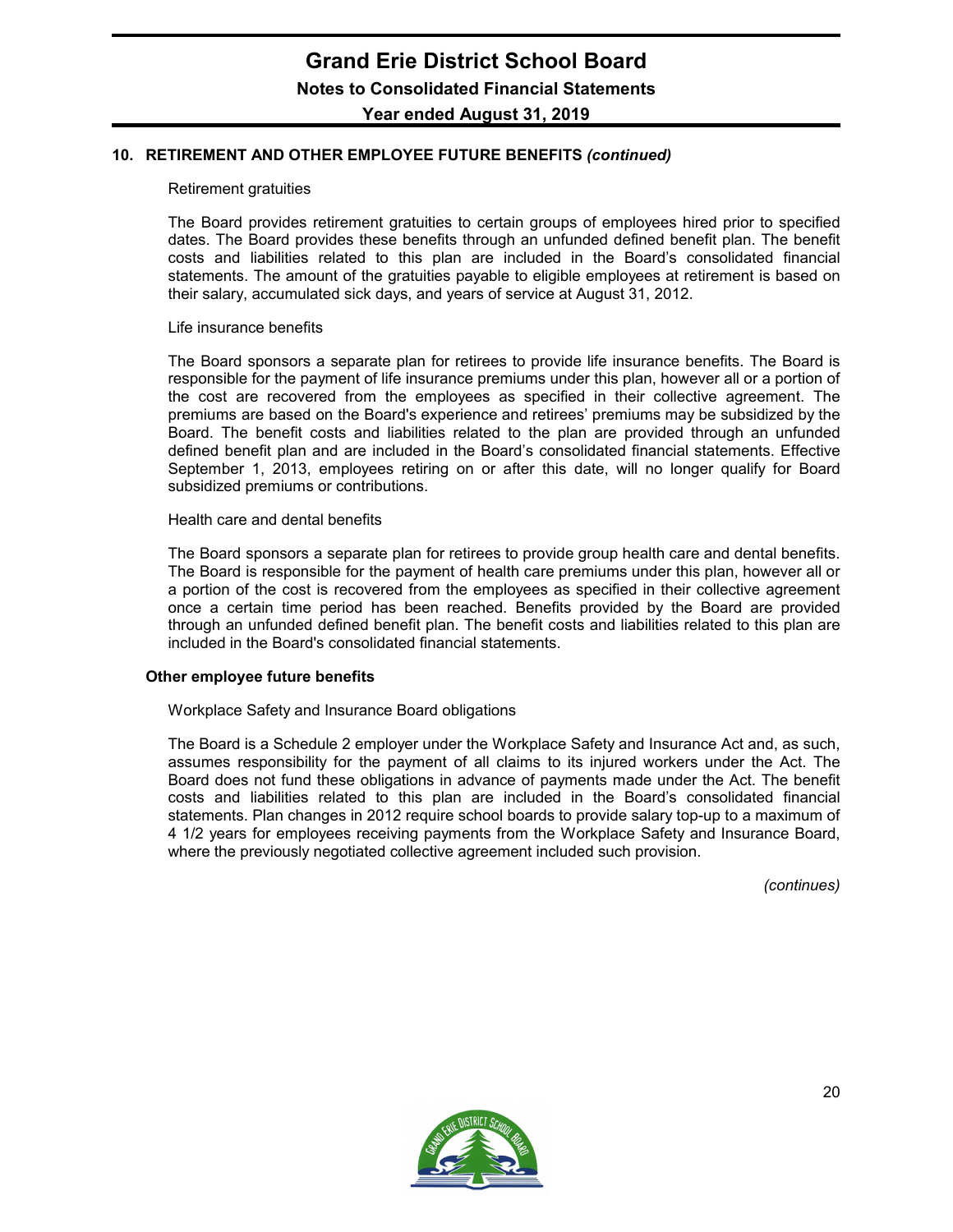#### **10. RETIREMENT AND OTHER EMPLOYEE FUTURE BENEFITS** *(continued)*

Long-term disability life insurance and dental and health care benefits

The costs of salary compensation paid to employees on long-term disability leave are fully insured and are not included in the defined benefit plan.

Sick leave top-up benefits

A maximum of eleven unused sick leave days from the current year may be carried forward into the following year only, to be used to top-up salary for illnesses paid through the short-term leave and disability plan in that year. The benefit costs expensed in the financial statements are \$183,652 (2018 – \$175,280).

For accounting purposes, the valuation of the accrued benefit obligation for the sick leave top-up is based on actuarial assumptions about future events determined as at August 31, 2019 and was extrapolated from the results of the August 31, 2018 valuation without gains and losses.

#### **11. TANGIBLE CAPITAL ASSETS**

| COST                                           | 2018                          | Additions        | <b>Disposals</b>     | 2019                         |
|------------------------------------------------|-------------------------------|------------------|----------------------|------------------------------|
| Land<br>Land improvements                      | 4,131,147<br>\$<br>12,355,049 | S<br>3,091,521   | \$<br>141,876        | 4,131,147<br>S<br>15,304,694 |
| <b>Buildings</b>                               | 322,202,942                   | 22,898,509       | 2,139,933            | 342,961,518                  |
| Portable structures<br>Furniture and equipment | 8,451,292<br>4,535,723        | 714,511          | 2,084,500<br>224,122 | 6,366,792<br>5,026,112       |
| Computer hardware                              | 10,830,005                    | 1,042,173        | 3,004,660            | 8,867,518                    |
| Computer software<br>Assets under construction | 89,079<br>9,020,830           | -<br>(9,020,830) | 89,079               |                              |
| Capital leased assets<br><b>Vehicles</b>       | 534,779<br>646,819            | 114,637          |                      | 534,779<br>761,456           |
|                                                | \$372,797,665                 | 18.840.521<br>S  | 7.684.170<br>S       | \$383,954,016                |

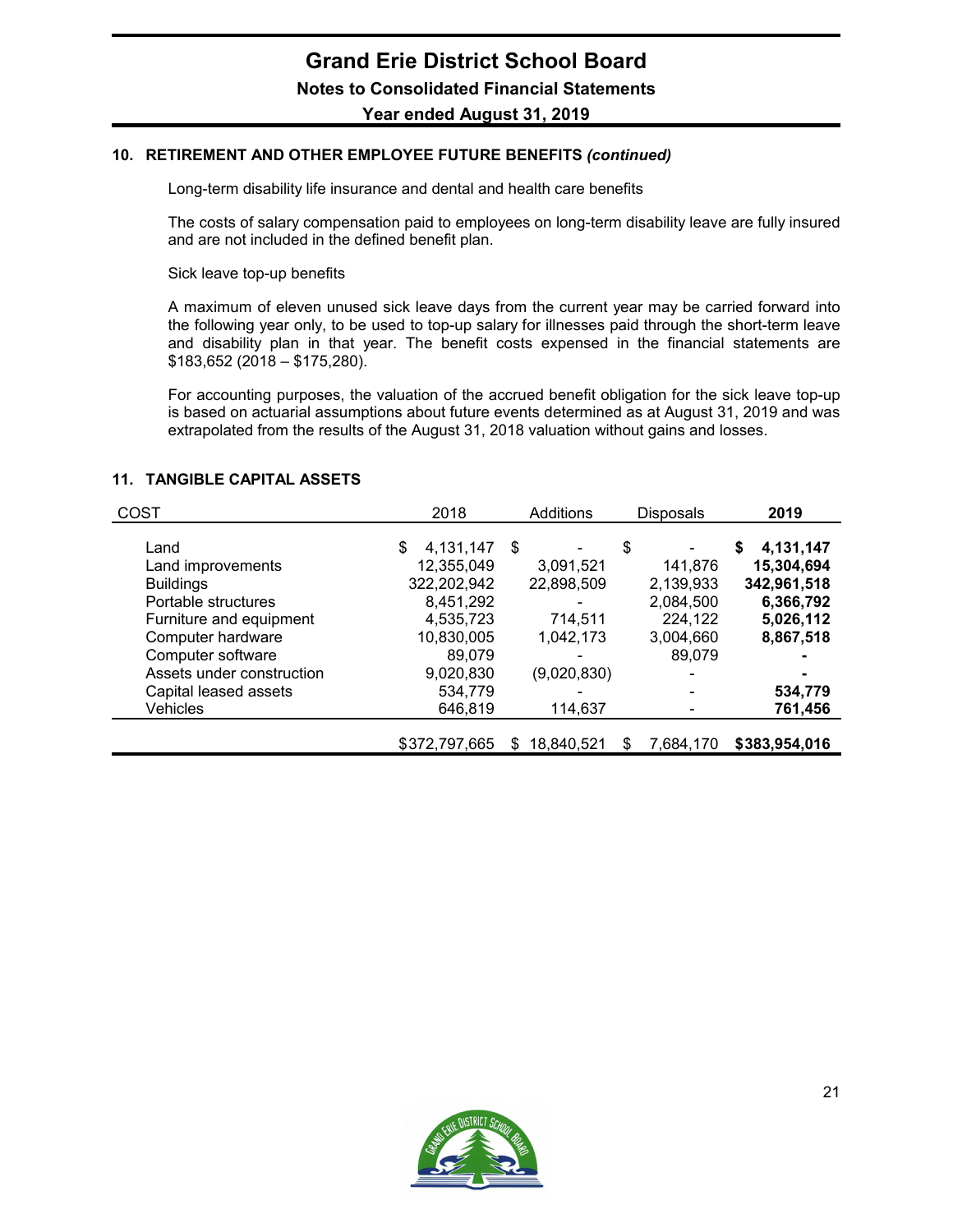# **Grand Erie District School Board Notes to Consolidated Financial Statements**

| <b>AMORTIZATION</b>     | 2018           | Amortization    | Disposals      | 2019           |
|-------------------------|----------------|-----------------|----------------|----------------|
|                         |                |                 |                |                |
| Land improvements       | 4,052,236<br>S | 1,290,609<br>S  | 82,331<br>S    | 5,260,514<br>S |
| <b>Buildings</b>        | 140,681,497    | 11,411,211      | 1,200,457      | 150,892,251    |
| Portable structures     | 6,032,326      | 375,160         | 2,084,500      | 4,322,986      |
| Furniture and equipment | 2,300,033      | 472,043         | 224,122        | 2,547,954      |
| Computer hardware       | 6,453,423      | 1,969,752       | 3,004,660      | 5,418,515      |
| Computer software       | 80,173         | 8,909           | 89,082         | ۰              |
| Capital leased assets   | 527,537        | 7,242           |                | 534,779        |
| <b>Vehicles</b>         | 462,297        | 72,874          |                | 535,171        |
|                         | \$160,589,522  | 15,607,800<br>S | 6,685,152<br>S | \$169,512,170  |

| Year ended August 31, 2019 |  |
|----------------------------|--|
|                            |  |

| NET BOOK VALUE                                                                                                                                                         | 2019                                                                                     | 2018                                                                                                     |
|------------------------------------------------------------------------------------------------------------------------------------------------------------------------|------------------------------------------------------------------------------------------|----------------------------------------------------------------------------------------------------------|
| Land<br>Land improvements<br><b>Buildings</b><br>Portable structures<br>Furniture and equipment<br>Computer hardware<br>Computer software<br>Assets under construction | 4,131,147<br>\$<br>10,044,180<br>192,069,267<br>2,043,806<br>2,478,158<br>3,449,003<br>- | 4,131,147<br>\$<br>8,302,813<br>181,521,445<br>2,418,966<br>2,235,690<br>4,376,582<br>8,906<br>9,020,830 |
| Capital leased assets<br><b>Vehicles</b>                                                                                                                               | $\blacksquare$<br>226,285                                                                | 7,242<br>184,522                                                                                         |
|                                                                                                                                                                        | \$214,441,846                                                                            | \$212,208,143                                                                                            |

Assets under construction having a value of \$0 (2018 - \$9,020,830) have not been amortized. Amortization of these assets will commence when the assets are put into service.

The Board has identified \$808,568 in buildings that qualify as assets permanently removed from service with a net book value of \$236,655 as at August 31, 2019.

#### **12. DEBT CHARGES AND CAPITAL LOAN INTEREST**

The debt charges and capital loan interest charges includes principal and interest payments as follows:

|                                                                             | 2019                   | 2018                   |
|-----------------------------------------------------------------------------|------------------------|------------------------|
| Principal payments on long term debt<br>Interest payments on long term debt | 4,134,667<br>3,557,905 | 4,001,093<br>3,726,789 |
|                                                                             | 7,692,572              | 7,727,882              |

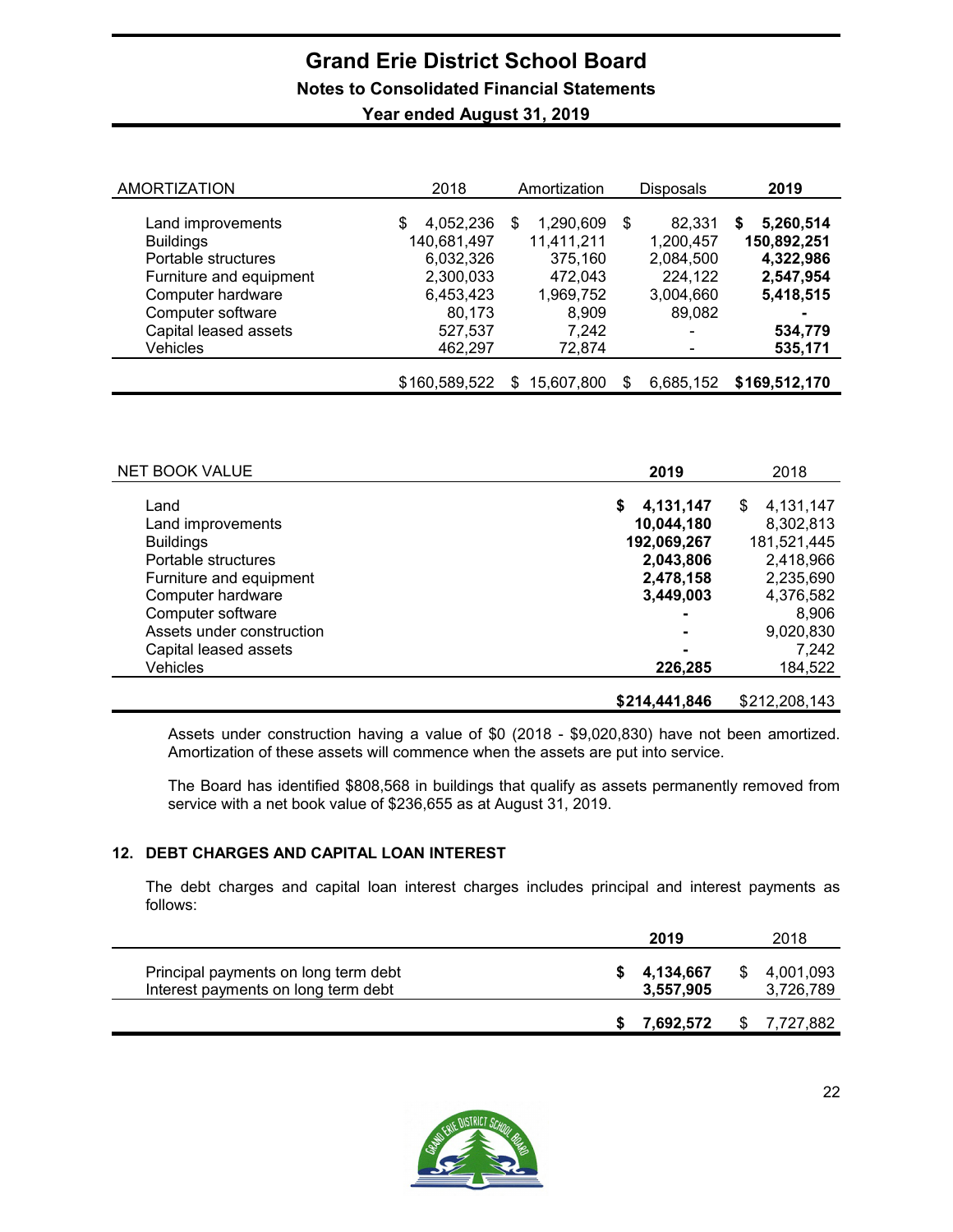#### **13. ACCUMULATED SURPLUS (DEFICIT)**

Accumulated surplus (deficit) consists of the following:

|                                                     | 2019           | 2018              |
|-----------------------------------------------------|----------------|-------------------|
| Surplus (deficit):                                  |                |                   |
| Invested in non-depreciable tangible capital assets | 4,098,051      | 4,098,051<br>S    |
| Employee future benefits                            | (11, 630, 715) | (16, 463, 836)    |
| School generated funds                              | 3,661,644      | 3,686,991         |
| Accumulated surplus                                 | 2,959,575      | 1,916,576         |
|                                                     | (911.445)      | (6,762,218)<br>\$ |

The Board has approved a Multi-Year Financial Recovery Plan, which is executed over a 3 year period from 2017-18 to 2019-20. The purpose of the Multi-Year Plan is to provide the framework for achieving these goals. As part of the plan, the Board has adopted an improved budget monitoring and reporting model. The Board is on track to achieve the accumulated surplus targets established in the Multi-Year Financial Recovery Plan.

#### **14. EXPENSES BY OBJECT**

The following is a summary of the expenses reported on the consolidated statement of operations by object:

|                                                                                          | 2019 Budget   | 2019 Actual   | 2018 Actual   |
|------------------------------------------------------------------------------------------|---------------|---------------|---------------|
| Salary and wages                                                                         | \$224,986,277 | \$223,626,006 | \$221,184,433 |
| Employee benefits                                                                        | 33,563,152    | 38,612,865    | 35,736,553    |
| Staff development                                                                        | 1,012,613     | 1,210,347     | 1,748,376     |
| Supplies and services                                                                    | 28,716,728    | 29,047,111    | 30,538,576    |
| Interest charges on capital                                                              | 3,757,611     | 3,793,426     | 4,154,572     |
| Rental expenses                                                                          | 131,128       | 170,015       | 251,090       |
| Fees and contract services                                                               | 19,213,136    | 18,676,496    | 16,808,253    |
| Amortization and loss on disposal of tangible<br>capital assets and assets held for sale | 17,452,743    | 16,659,639    | 15,917,096    |
| Remedy payments                                                                          | 213,443       | 246,251       | 2,277,130     |
| Other                                                                                    | 787.030       | 245,228       | 393,160       |
|                                                                                          | \$329,833,861 | \$332,287,384 | \$329,009.239 |

#### **15. TRUST FUNDS**

Trust funds administered by the Board amounting to \$1,225,908 (2018 - \$1,041,611) have not been included in the consolidated statement of financial position nor have their operations been included in the consolidated statement of operations.

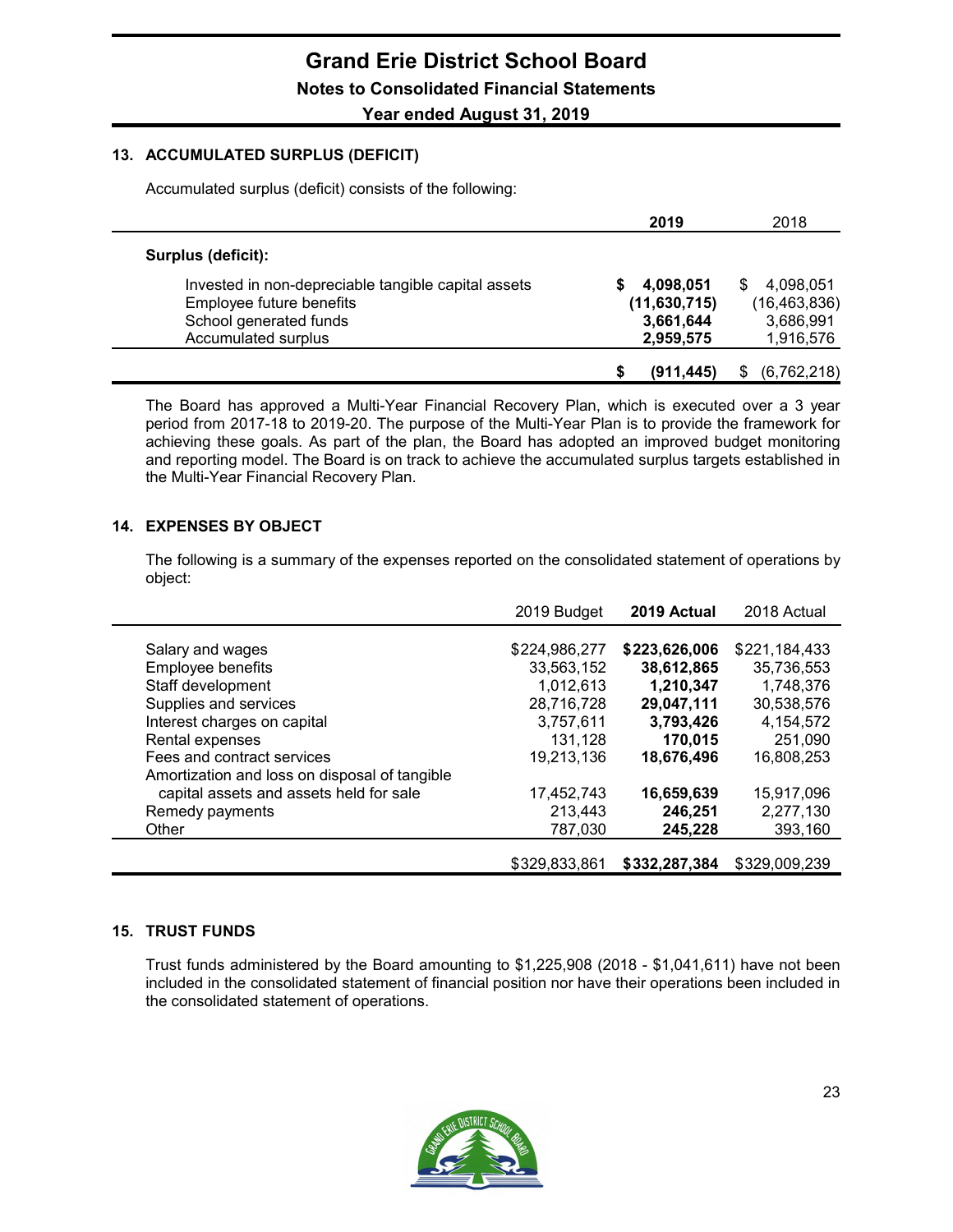### **Year ended August 31, 2019**

#### **16. CONTRACTUAL OBLIGATIONS**

The Board has ongoing commitments under operating leases and efficiency services agreements. Anticipated payments over the next five years are as follows:

| 2020 | 3,264,900<br>\$ |
|------|-----------------|
| 2021 | 3,106,500       |
| 2022 | 3,046,000       |
| 2023 | 2,956,600       |
| 2024 | 2,893,400       |
|      | \$15,267,400    |

The Board had \$567,000 in letters of credit outstanding with the bank as at August 31, 2019 (2018 - Nil), which were required for security on some of the construction projects.

#### **17. EDUCATIONAL SERVICES TRANSFERS**

Grand Erie District School Board has education services agreements with Indigenous Services Canada (ISC) and The Mississaugas of the Credit First Nations (MCFN). The agreements provide accommodation, instruction and special services for Indigenous pupils. Revenues earned by the Board during the year are as follows:

|                                                          |    | 2019      |     | 2018      |
|----------------------------------------------------------|----|-----------|-----|-----------|
| <b>Indigenous Services Canada (Six Nations)</b>          |    |           |     |           |
| Educational services - secondary                         | \$ | 5,062,306 | \$  | 5,512,537 |
| Special services agreement - educational                 |    |           |     |           |
| counsellor/native advisor                                |    | 460,272   |     | 444,168   |
| Special services agreement - high cost special secondary |    | 600,000   |     | 600,000   |
| Other                                                    |    | 251,418   |     | 219,295   |
|                                                          |    |           |     |           |
|                                                          |    | 6,373,996 |     | 6,776,000 |
|                                                          |    |           |     |           |
| The Mississaugas of the Credit First Nations             |    |           |     |           |
| Educational services - secondary                         |    | 553,690   |     | 538,967   |
| Special services agreements                              |    | 99,021    |     | 102,078   |
|                                                          |    |           |     |           |
|                                                          |    | 652,711   |     | 641,045   |
| Total                                                    | S  | 7,026,707 | \$. | 7,417,045 |

#### **18. ONTARIO SCHOOL BOARD INSURANCE EXCHANGE (OSBIE)**

The school board is a member of the Ontario School Board Insurance Exchange (OSBIE), a reciprocal insurance company licensed under the Insurance Act. OSBIE insures general public liability, property damage and certain other risks. Liability insurance is available to a maximum of \$27,000,000 per occurrence.